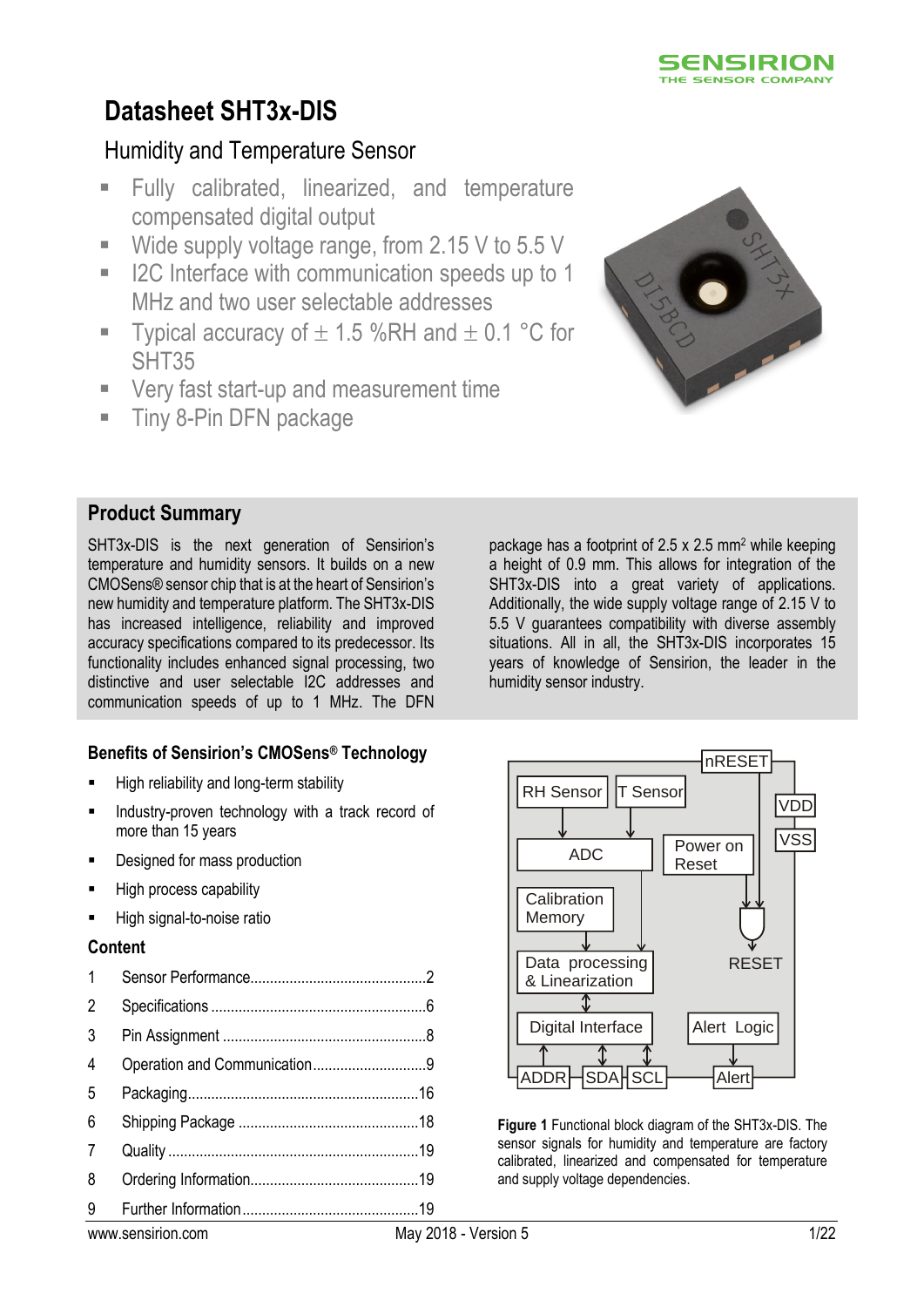

# <span id="page-1-0"></span>**1 Sensor Performance**

## **Humidity Sensor Specification**

<span id="page-1-1"></span>

| Parameter                             | Condition             | Value     | <b>Units</b> |
|---------------------------------------|-----------------------|-----------|--------------|
| SHT30 Accuracy tolerance <sup>1</sup> | Typ.                  | ±2        | %RH          |
|                                       | Max.                  | Figure 2  |              |
| SHT31 Accuracy tolerance <sup>1</sup> | Typ.                  | ±2        | %RH          |
|                                       | Max.                  | Figure 3  |              |
| SHT35 Accuracy tolerance <sup>1</sup> | Typ.                  | ±1.5      | %RH          |
|                                       | Max.                  | Figure 4  |              |
|                                       | Low, typ.             | 0.21      | %RH          |
| Repeatability <sup>2</sup>            | Medium, typ.          | 0.15      | %RH          |
|                                       | High, typ.            | 0.08      | %RH          |
| Resolution                            | Тур.                  | 0.01      | %RH          |
| Hysteresis                            | at 25°C               | $\pm 0.8$ | %RH          |
| Specified range <sup>3</sup>          | extended <sup>4</sup> | 0 to 100  | %RH          |
| Response time <sup>5</sup>            | T63%                  | 86        | s            |
| Long-term drift                       | Typ. <sup>7</sup>     | < 0.25    | %RH/yr       |

<span id="page-1-3"></span><span id="page-1-2"></span>**Table 1** Humidity sensor specification.

### **Temperature Sensor Specification**

| Parameter                             | Condition                              | Value        | <b>Units</b> |
|---------------------------------------|----------------------------------------|--------------|--------------|
| SHT30 Accuracy tolerance <sup>1</sup> | typ., $0^{\circ}$ C to $65^{\circ}$ C  | ±0.2         | °C           |
|                                       | Max.                                   | Figure 8     |              |
| SHT31 Accuracy tolerance <sup>1</sup> | typ., $0^{\circ}$ C to $90^{\circ}$ C  | ±0.2         | °C           |
|                                       | Max.                                   | Figure 9     |              |
| SHT35 Accuracy tolerance <sup>1</sup> | typ., $20^{\circ}$ C to $60^{\circ}$ C | ±0.1         | °C           |
|                                       | Max.                                   | Figure 10    |              |
|                                       | Low, typ.                              | 0.15         | °C           |
| Repeatability <sup>2</sup>            | Medium, typ.                           | 0.08         | °C           |
|                                       | High, typ.                             | 0.04         | °C           |
| Resolution                            | Typ.                                   | 0.01         | °C           |
| Specified Range                       |                                        | $-40$ to 125 | $^{\circ}C$  |
| Response time 8                       | T63%                                   | >2           | s            |
| Long Term Drift                       | max                                    | < 0.03       | °C/yr        |

<span id="page-1-4"></span>**Table 2** Temperature sensor specification.

<u>.</u>

<sup>1</sup> For definition of typical and maximum accuracy tolerance, please refer to the document "Sensirion Humidity Sensor Specification Statement".

<sup>&</sup>lt;sup>2</sup> The stated repeatability is 3 times the standard deviation (3σ) of multiple consecutive measurements at the stated repeatability and at constant ambient conditions. It is a measure for the noise on the physical sensor output. Different measurement modes allow for high/medium/low repeatability.

<sup>&</sup>lt;sup>3</sup> Specified range refers to the range for which the humidity or temperature sensor specification is guaranteed.

<sup>4</sup> For details about recommended humidity and temperature operating range, please refer to section [1.1.](#page-5-1)

<sup>&</sup>lt;sup>5</sup> Time for achieving 63% of a humidity step function, valid at 25°C and 1m/s airflow. Humidity response time in the application depends on the design-in of the sensor.

 $6$  With activated ART function (see sectio[n 4.7\)](#page-10-0) the response time can be improved by a factor of 2.

<sup>7</sup> Typical value for operation in normal RH/T operating range, see section [1.1.](#page-5-1) Maximum value is < 0.5 %RH/yr. Higher drift values might occur due to contaminant environments with vaporized solvents, out-gassing tapes, adhesives, packaging materials, etc. For more details please refer to Handling Instructions.

<sup>8</sup> Temperature response times strongly depend on the type of heat exchange, the available sensor surface and the design environment of the sensor in the final application.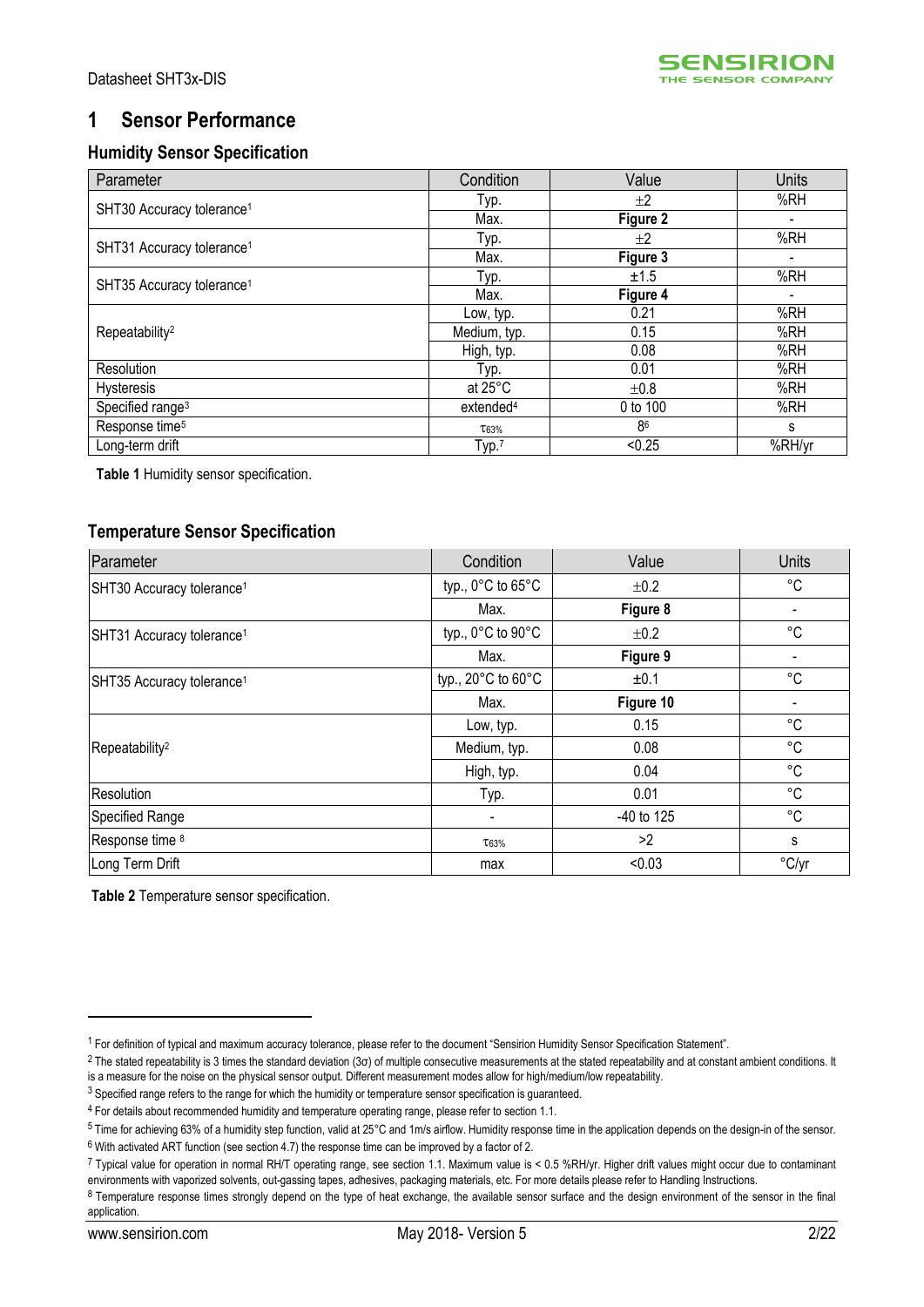

### **Humidity Sensor Performance Graphs**





<span id="page-2-0"></span>

<span id="page-2-1"></span>

<span id="page-2-2"></span>**Figure 4** Tolerance of RH at 25°C for SHT35.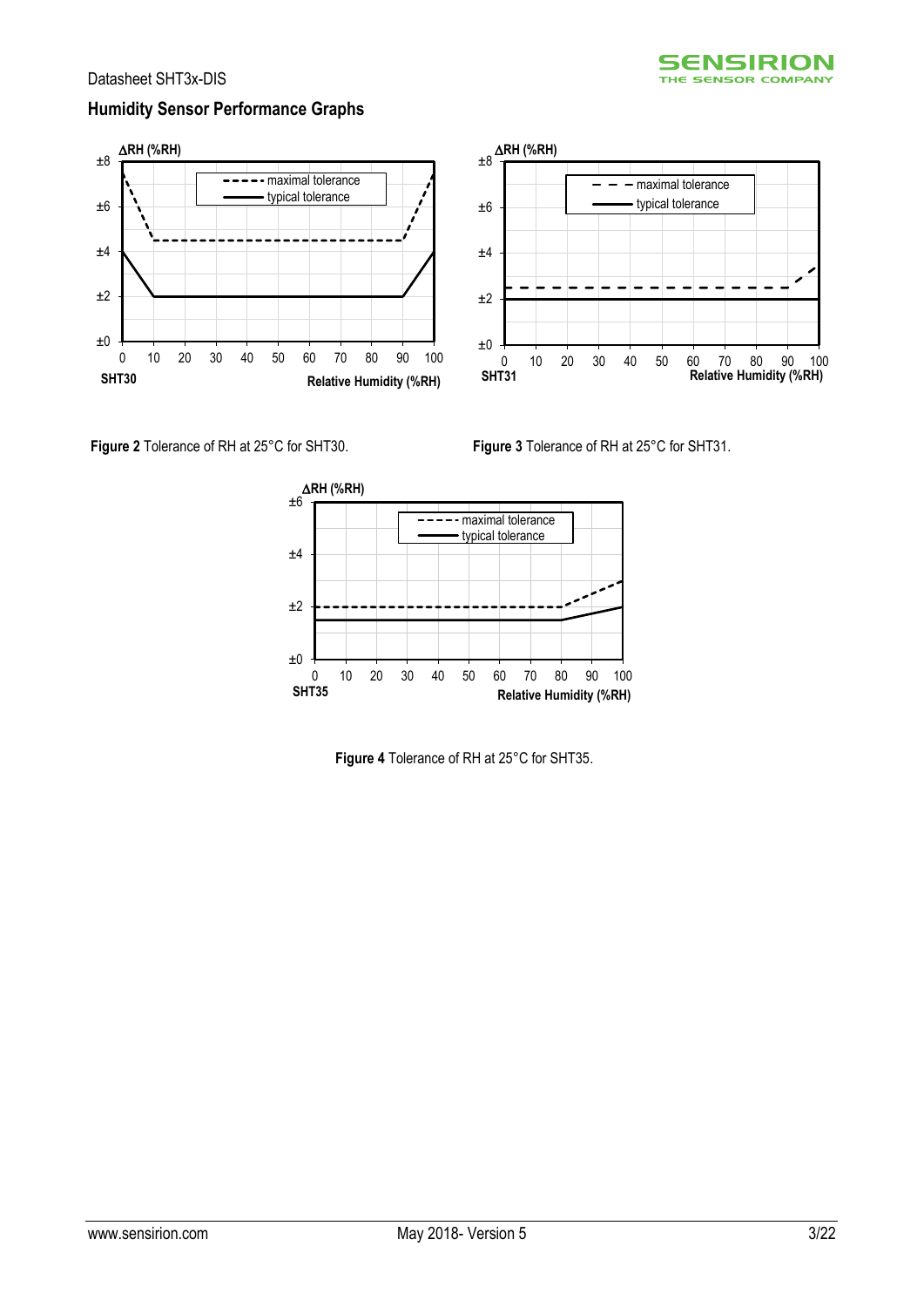







<span id="page-3-1"></span>**Figure 5** Typical tolerance of RH over T for SHT30. **Figure 6** Typical tolerance of RH over T for SHT31.



<span id="page-3-0"></span>**Figure 7** Typical tolerance of RH over T for SHT35.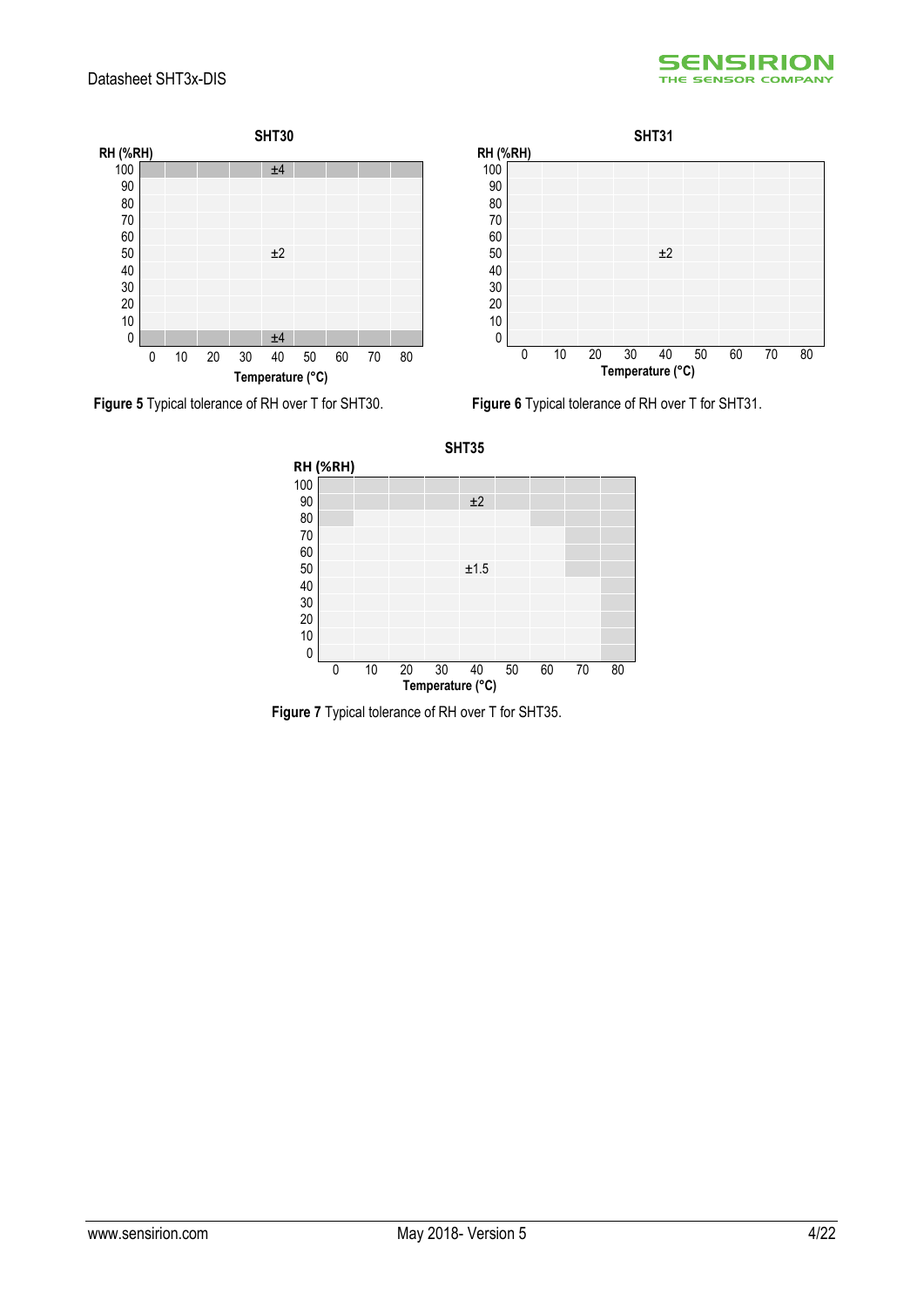

### **Temperature Sensor Performance Graphs**

<span id="page-4-0"></span>

<span id="page-4-1"></span>**SHT35**



<span id="page-4-2"></span>**Figure 10** Temperature accuracy of the SHT35 sensor.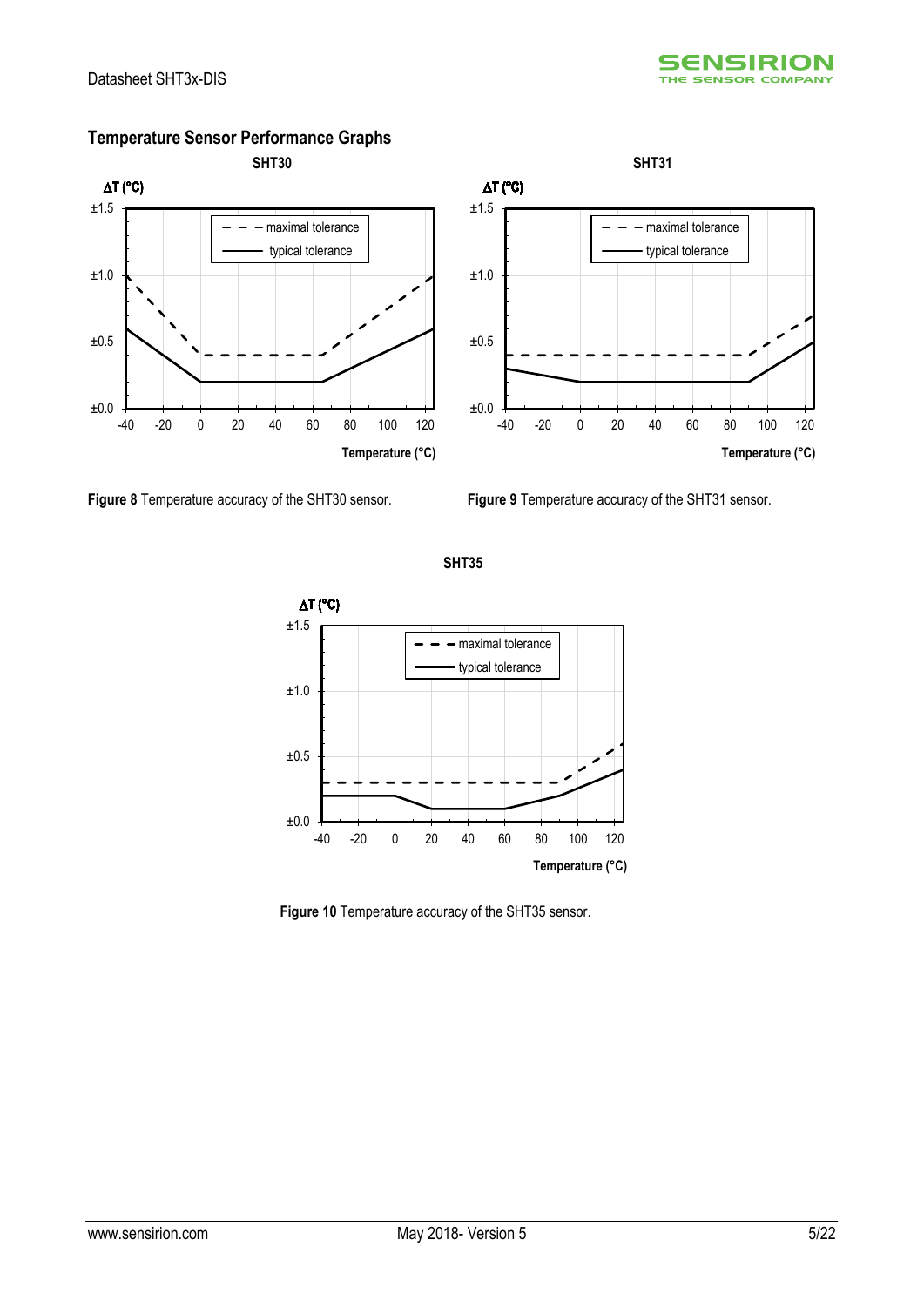### <span id="page-5-1"></span>**1.1 Recommended Operating Condition**

The sensor shows best performance when operated within recommended normal temperature and humidity range of 5 °C – 60 °C and 20 %RH – 80 %RH, respectively. Long-term exposure to conditions outside normal range, especially at high humidity, may temporarily offset the RH signal (e.g. +3%RH after 60h kept at >80%RH). After returning into the normal temperature and humidity range the sensor will slowly come back to calibration state by itself. Prolonged exposure to extreme conditions may accelerate ageing. To ensure stable operation of the humidity sensor, the conditions described in the document "SHTxx Assembly of SMD Packages", section "Storage and Handling Instructions" regarding exposure to volatile organic compounds have to be met. Please note as well that this does apply not only to transportation and manufacturing, but also to operation of the SHT3x-DIS.

### <span id="page-5-0"></span>**2 Specifications**

#### **2.1 Electrical Specifications**

| Parameter                                 | Symbol                 | Condition                                             | Min. | Typ.                | Max. | <b>Units</b> | Comments                                                                                                                                                                                   |
|-------------------------------------------|------------------------|-------------------------------------------------------|------|---------------------|------|--------------|--------------------------------------------------------------------------------------------------------------------------------------------------------------------------------------------|
| Supply voltage                            | <b>V<sub>DD</sub></b>  |                                                       | 2.15 | 3.3                 | 5.5  | $\vee$       |                                                                                                                                                                                            |
| Power-up/down level                       | V <sub>POR</sub>       |                                                       | 1.8  | 2.10                | 2.15 | V            |                                                                                                                                                                                            |
| Slew rate change of the<br>supply voltage | V <sub>DD</sub> , slew |                                                       |      |                     | 20   | V/ms         | Voltage changes on the<br>VDD line between<br>V <sub>DD, min</sub> and V <sub>DD</sub> , max<br>should be slower than<br>the maximum slew rate;<br>faster slew rates may<br>lead to reset; |
|                                           |                        | idle state<br>(single shot mode)<br>$T = 25^{\circ}C$ |      | 0.2                 | 2.0  |              | Current when sensor is<br>not performing a<br>measurement during                                                                                                                           |
|                                           | $I_{DD}$               | idle state<br>(single shot mode)<br>$T = 125$ °C      |      |                     | 6.0  | μA           | single shot mode                                                                                                                                                                           |
| Supply current                            |                        | idle state<br>(periodic data<br>acquisition mode)     |      | 45                  |      | μA           | Current when sensor is<br>not performing a<br>measurement during<br>periodic data acquisition<br>mode                                                                                      |
|                                           |                        | Measuring                                             |      | 600                 | 1500 | μA           | Current consumption<br>while sensor is<br>measuring                                                                                                                                        |
|                                           |                        | Average                                               |      | 1.7                 |      | μA           | Current consumption<br>(operation with one<br>measurement per<br>second at lowest<br>repeatability, single shot<br>mode)                                                                   |
| Alert Output driving<br>strength          | <b>IOH</b>             |                                                       |      | 1.5xV <sub>DD</sub> |      | mA           | See also section 3.5                                                                                                                                                                       |
| Heater power                              | P <sub>Heater</sub>    | Heater running                                        | 3.6  |                     | 33   | mW           | Depending on the<br>supply voltage                                                                                                                                                         |

<span id="page-5-2"></span>**Table 3** Electrical specifications, typical values are valid for T=25°C, min. & max. values for T=-40°C … 125°C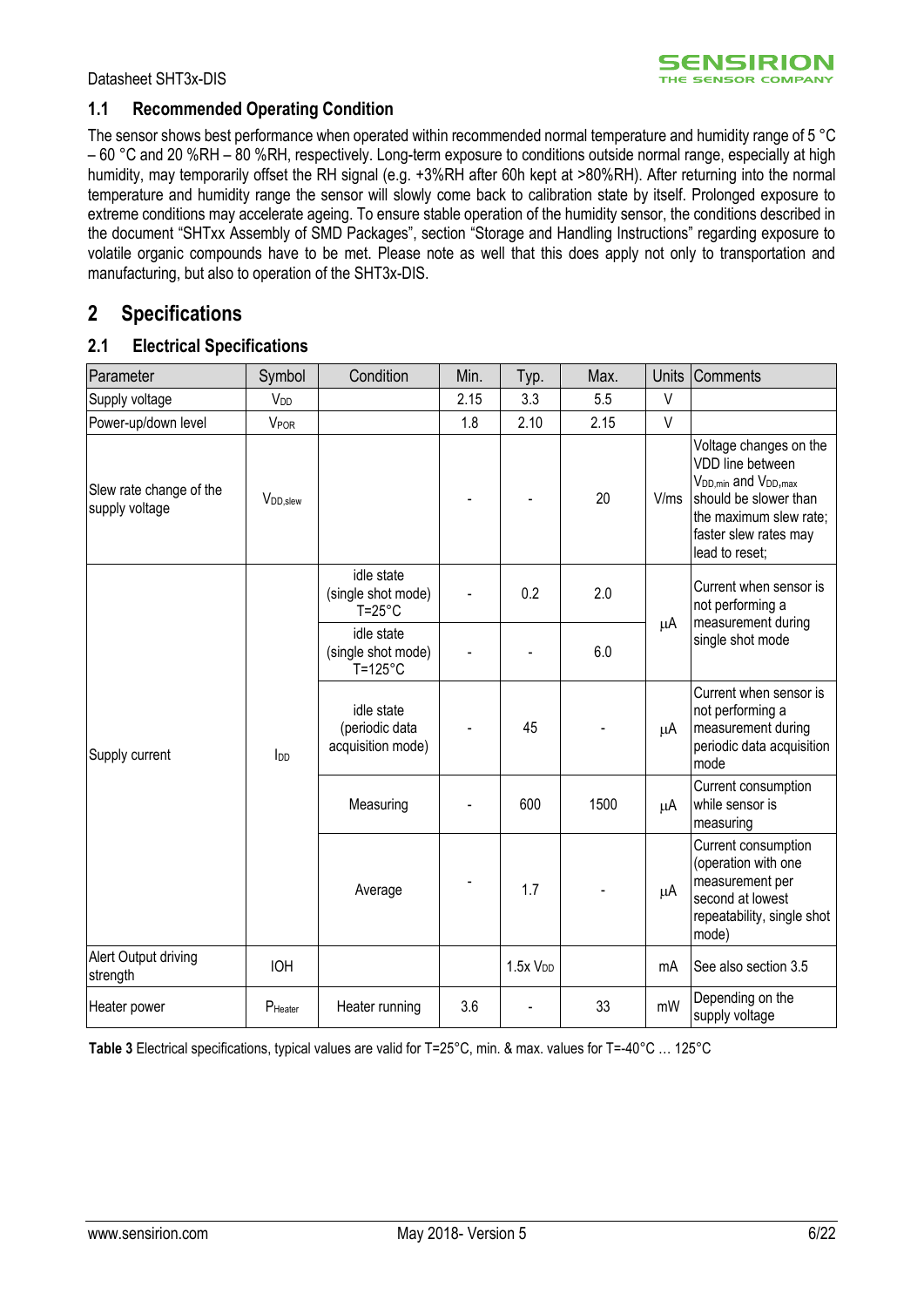### **2.2 Timing Specification for the Sensor System**

| Parameter               | Symbol              | Conditions                                 | Min.                     | Typ. | Max. |           | Units Comments                                                                              |
|-------------------------|---------------------|--------------------------------------------|--------------------------|------|------|-----------|---------------------------------------------------------------------------------------------|
| Power-up time           | t <sub>PU</sub>     | After hard reset,<br>$V_{DD} \geq V_{POR}$ |                          | 0.5  |      | ms        | Time between V <sub>DD</sub> reaching<br>V <sub>POR</sub> and sensor entering idle<br>state |
| Soft reset time         | tsr                 | After soft reset.                          |                          | 0.5  | 1.5  | ms        | Time between ACK of soft<br>reset command and sensor<br>entering idle state                 |
| Duration of reset pulse | <b>TRESETN</b>      |                                            |                          |      |      | <b>US</b> | See section 3.6                                                                             |
| Measurement duration    | <b>TMEAS.I</b>      | Low repeatability                          |                          | 2.5  | 4    | ms        | The three repeatability modes                                                               |
|                         | t <sub>MEAS,m</sub> | Medium repeatability                       | $\overline{\phantom{a}}$ | 4.5  | 6    | ms        | differ with respect to                                                                      |
|                         | <b>TMEAS.h</b>      | High repeatability                         | $\blacksquare$           | 12.5 | 15   | ms        | measurement duration, noise<br>level and energy consumption.                                |

<span id="page-6-1"></span>**Table 4** System timing specification, valid from -40 °C to 125 °C and 2.4 V … 5.5 V.

| Parameter            | Symbol              | Conditions                                 | Min.                     | Typ. | Max. |    | Units Comments                                                                                      |
|----------------------|---------------------|--------------------------------------------|--------------------------|------|------|----|-----------------------------------------------------------------------------------------------------|
| Power-up time        | t <sub>PU</sub>     | After hard reset,<br>$V_{DD} \geq V_{POR}$ |                          | 0.5  | 1.5  | ms | Time between V <sub>DD</sub> reaching<br>V <sub>POR</sub> and sensor entering idle<br><b>Istate</b> |
| Measurement duration | <b>TMEAS.I</b>      | Low repeatability                          |                          | 2.5  | 4.5  | ms | The three repeatability modes                                                                       |
|                      | t <sub>MEAS.m</sub> | Medium repeatability                       |                          | 4.5  | 6.5  | ms | differ with respect to                                                                              |
|                      | t <sub>MEAS.h</sub> | High repeatability                         | $\overline{\phantom{0}}$ | 12.5 | 15.5 | ms | measurement duration, noise<br>level and energy consumption.                                        |

<span id="page-6-2"></span>Table 5 System timing specification, valid from -40 °C to 125 °C and 2.15 V ... < 2.4V.

### <span id="page-6-3"></span>**2.3 Absolute Minimum and Maximum Ratings**

Stress levels beyond those listed in [Table 6](#page-6-0) may cause permanent damage to the device or affect the reliability of the sensor. These are stress ratings only and functional operation of the device at these conditions is not guaranteed. Ratings are only tested each at a time.

| Parameter                                                                                      | Rating              | <b>Units</b> |
|------------------------------------------------------------------------------------------------|---------------------|--------------|
| Supply voltage V <sub>DD</sub>                                                                 | $-0.3$ to 6         |              |
| Max Voltage on pins (pin 1 (SDA); pin 2 (ADDR); pin 3 (ALERT); pin 4 (SCL); pin 6<br>(nRESET)) | $-0.3$ to $VDD+0.3$ |              |
| Input current on any pin                                                                       | ±100                | mA           |
| Operating temperature range                                                                    | $-40$ to 125        | °C           |
| Storage temperature range                                                                      | $-40$ to 150        | °C           |
| ESD HBM (human body model) <sup>9</sup>                                                        |                     | kV           |
| ESD CDM (charge device model) <sup>10</sup>                                                    | 750                 |              |

<span id="page-6-0"></span>**Table 6** Minimum and maximum ratings; voltages may only be applied for short time periods.

<sup>10</sup> According to ANSI/ESD S5.3.1-2009; AEC-Q100-011.

<u>.</u>

<sup>9</sup> According to ANSI/ESDA/JEDEC JS-001-2014; AEC-Q100-002.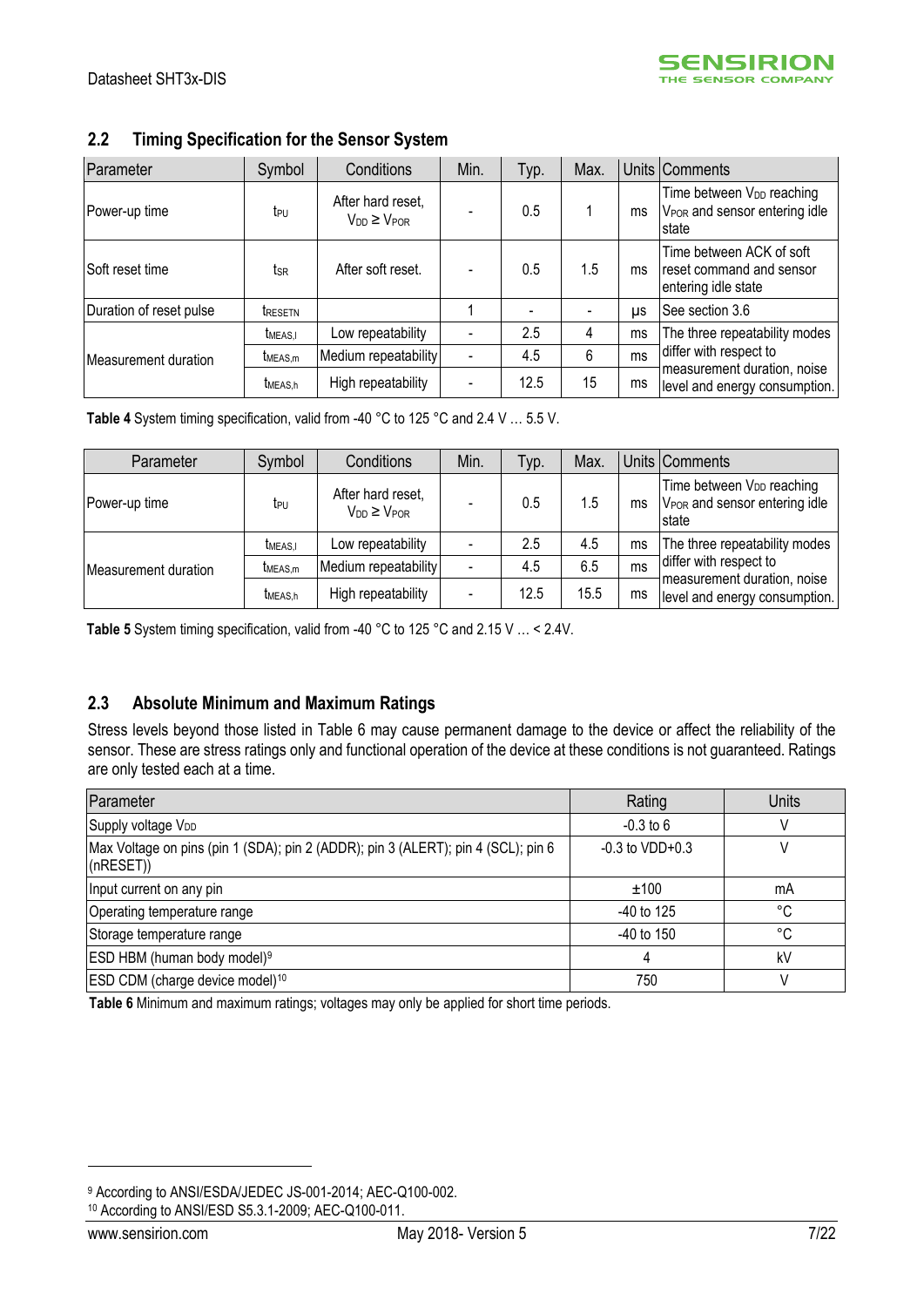### <span id="page-7-0"></span>**3 Pin Assignment**

The SHT3x-DIS comes in a 8-pin DFN package  $-$  see [Table 7.](#page-7-1)

| Pin | Name                             | Comments                                                                                                                                           |
|-----|----------------------------------|----------------------------------------------------------------------------------------------------------------------------------------------------|
| 1   | <b>SDA</b>                       | Serial data; input / output                                                                                                                        |
| 2   | <b>ADDR</b>                      | Address pin; input; connect to either<br>logic high or low, do not leave floating                                                                  |
| 3   | <b>ALERT</b>                     | Indicates alarm condition; output; must<br>be left floating if unused                                                                              |
| 4   | <b>SCL</b>                       | Serial clock; input / output                                                                                                                       |
| 5   | VDD                              | Supply voltage; input                                                                                                                              |
| 6   | nRESET                           | Reset pin active low; input; if not used it<br>is recommended to be left floating; can<br>be connected to VDD with a series<br>resistor of R ≥2 kΩ |
| 7   | R                                | No electrical function; to be connected<br>to VSS                                                                                                  |
| 8   | <b>VSS</b>                       | Ground                                                                                                                                             |
|     | $\overline{2}$<br>$\overline{3}$ | <u>( 8 </u><br>5                                                                                                                                   |

<span id="page-7-1"></span>**Table 7** SHT3x-DIS pin assignment (transparent top view). Dashed lines are only visible if viewed from below. The die pad is internally connected to VSS.

### **3.1 Power Pins (VDD, VSS)**

The electrical specifications of the SHT3x-DIS are shown in [Table 3.](#page-5-2) The power supply pins must be decoupled with a 100 nF capacitor that shall be placed as close to the sensor as possible – see [Figure 11](#page-7-2) for a typical application circuit.

### **3.2 Serial Clock and Serial Data (SCL, SDA)**

SCL is used to synchronize the communication between microcontroller and the sensor. The clock frequency can be freely chosen between 0 to 1000 kHz. Commands with clock stretching according to I2C Standard<sup>11</sup> are supported.

The SDA pin is used to transfer data to and from the sensor. Communication with frequencies up to 400 kHz must meet the I2C *Fast Mode*[11](#page-7-3) standard.

Communication frequencies up to 1 Mhz are supported following the specifications given in **[Table 21](#page-13-0)**.

**SENSIRION** THE SENSOR COMPANY

Both SCL and SDA lines are open-drain I/Os with diodes to VDD and VSS. They should be connected to external pull-up resistors (please refer to [Figure 11\)](#page-7-2). A device on the I2C bus must only drive a line to ground. The external pull-up resistors (e.g. R<sub>p</sub>=10 kΩ) are required to pull the signal high. For dimensioning resistor sizes please take bus capacity and communication frequency into account (see for example Section 7.1 of NXPs I2C Manual for more details<sup>[11](#page-7-3)</sup>). It should be noted that pull-up resistors may be included in I/O circuits of microcontrollers. It is recommended to wire the sensor according to the application circuit as shown in [Figure 11.](#page-7-2)



<span id="page-7-2"></span>**Figure 11** Typical application circuit. Please note that the positioning of the pins does not reflect the position on the real sensor. This is shown i[n Table 7.](#page-7-1)

### **3.3 Die Pad (center pad)**

The die pad or center pad is visible from below and located in the center of the package. It is electrically connected to VSS. Hence electrical considerations do not impose constraints on the wiring of the die pad. However, due to mechanical reasons it is recommended to solder the center pad to the PCB. For more information on design-in, please refer to the document "SHTxx\_STSxx Design Guide".

### **3.4 ADDR Pin**

<span id="page-7-3"></span>Through the appropriate wiring of the ADDR pin the I2C address can be selected (see [Table 8](#page-8-3) for the respective addresses). The ADDR pin can either be connected to logic high or logic low. The address of the sensor can be changed dynamically during operation by switching the level on the ADDR pin. The only constraint is that the level has to stay constant starting from the I2C start condition until the communication is finished. This allows to connect more than two SHT3x-DIS onto the same bus.

-

<sup>11</sup> http://www.nxp.com/documents/user\_manual/UM10204.pdf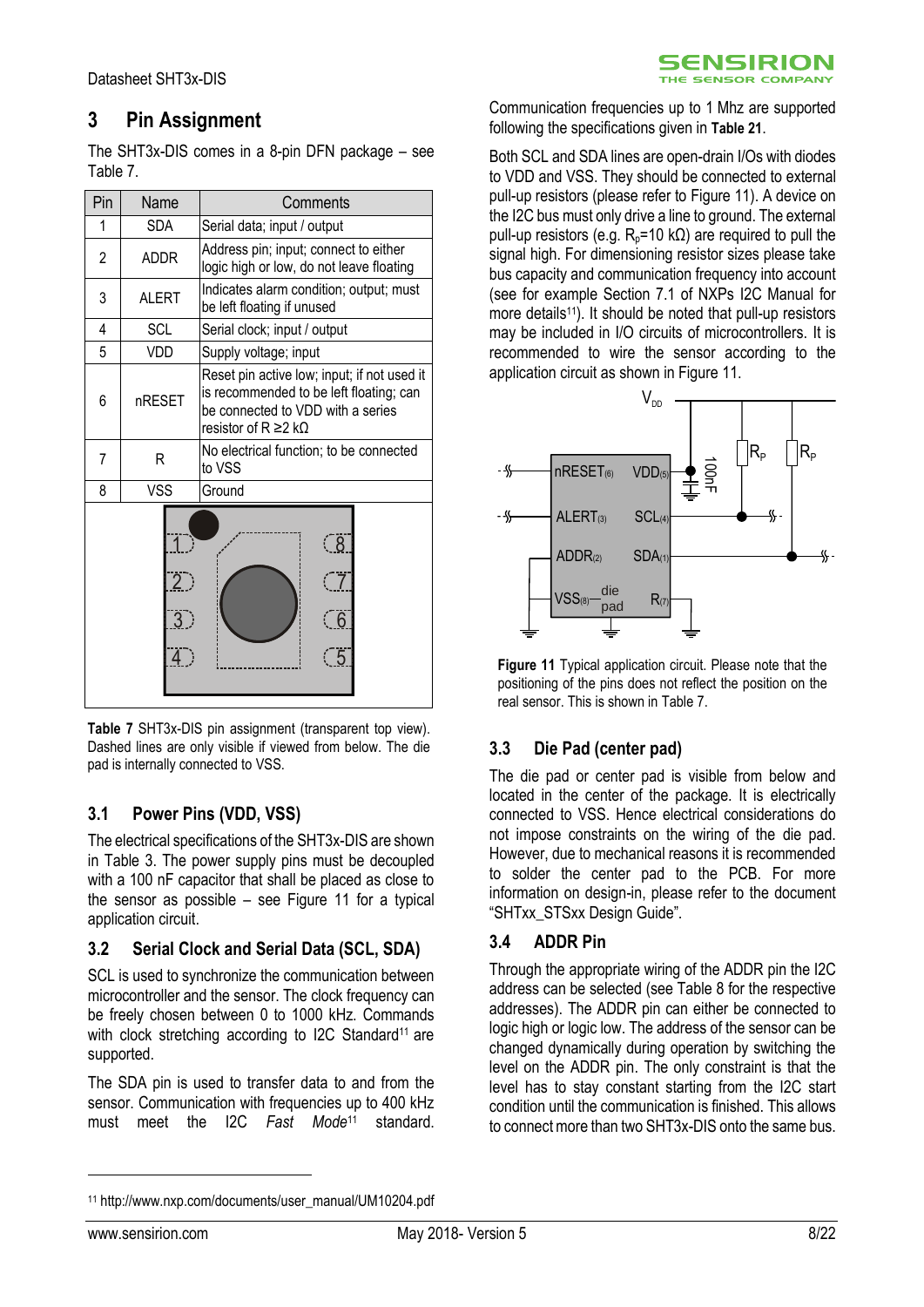The dynamical switching requires individual ADDR lines to the sensors.

Please note that the I2C address is represented through the 7 MSBs of the I2C read or write header. The LSB switches between read or write header. The wiring for the default address is shown in [Table 8](#page-8-3) and [Figure 11.](#page-7-2) The ADDR pin must not be left floating. Please note that only the 7 MSBs of the I2C Read/Write header constitute the I2C Address.

| SHT3x-DIS     | I2C Address in Hex.<br>representation | Condition                                  |
|---------------|---------------------------------------|--------------------------------------------|
| I2C address A | 0x44 (default)                        | ADDR (pin 2)<br>connected to logic<br>low  |
| I2C address B | 0x45                                  | ADDR (pin 2)<br>connected to logic<br>hiah |

<span id="page-8-3"></span>**Table 8** I2C device addresses.

### <span id="page-8-1"></span>**3.5 ALERT Pin**

The alert pin may be used to connect to the interrupt pin of a microcontroller. The output of the pin depends on the value of the RH/T reading relative to programmable limits. Its function is explained in a separate application note. If not used, this pin must be left floating. The pin switches high, when alert conditions are met. The maximum driving loads are listed in [Table 3.](#page-5-2) Be aware that self-heating might occur, depending on the amount of current that flows. Self-heating can be prevented if the Alert Pin is only used to switch a transistor.

### <span id="page-8-2"></span>**3.6 nRESET Pin**

The nReset pin may be used to generate a reset of the sensor. A minimum pulse duration of 1  $\mu$ s is required to reliably trigger a reset of the sensor. Its function is explained in more detail in section [4.](#page-8-0) If not used it is recommended to leave the pin floating or to connect it to VDD with a series resistor of R ≥2 kΩ. However, the nRESET pin is internally connected to VDD with a pull up resistor of R = 50 k $\Omega$  (typ.).

### <span id="page-8-0"></span>**4 Operation and Communication**

The SHT3x-DIS supports I2C fast mode (and frequencies up to 1000 kHz). Clock stretching can be enabled and disabled through the appropriate user command. For detailed information on the I2C protocol, refer to NXP I2C-bus specification<sup>12</sup>.

After sending a command to the sensor a minimal waiting time of 1ms is needed before another command can be received by the sensor.

All SHT3x-DIS commands and data are mapped to a 16 bit address space. Additionally, data and commands are protected with a CRC checksum. This increases communication reliability. The 16 bits commands to the sensor already include a 3 bit CRC checksum. Data sent from and received by the sensor is always succeeded by an 8 bit CRC.

In write direction it is mandatory to transmit the checksum, since the SHT3x-DIS only accepts data if it is followed by the correct checksum. In read direction it is left to the master to read and process the checksum.

#### <span id="page-8-5"></span>**4.1 Power-Up and Communication Start**

The sensor starts powering-up after reaching the powerup threshold voltage  $V_{POR}$  specified in [Table 3.](#page-5-2) After reaching this threshold voltage the sensor needs the time  $t_{PI}$  to enter idle state. Once the idle state is entered it is ready to receive commands from the master (microcontroller).

Each transmission sequence begins with a START condition (S) and ends with a STOP condition (P) as described in the I2C-bus specification. Whenever the sensor is powered up, but not performing a measurement or communicating, it automatically enters idle state for energy saving. This idle state cannot be controlled by the user.

#### **4.2 Starting a Measurement**

A measurement communication sequence consists of a START condition, the I2C write header (7-bit I2C device address plus 0 as the write bit) and a 16-bit measurement command. The proper reception of each byte is indicated by the sensor. It pulls the SDA pin low (ACK bit) after the falling edge of the 8th SCL clock to indicate the reception. A complete measurement cycle is depicted i[n Table 9.](#page-9-0)

With the acknowledgement of the measurement command, the SHT3x-DIS starts measuring humidity and temperature.

### **4.3 Measurement Commands for Single Shot Data Acquisition Mode**

<span id="page-8-4"></span>In this mode one issued measurement command triggers the acquisition of *one data pair*. Each data pair consists of one 16 bit temperature and one 16 bit humidity value (in this order). During transmission each data value is always followed by a CRC checksum, see sectio[n 4.4.](#page-9-1)

-

<sup>12</sup> [http://www.nxp.com/documents/user\\_manual/UM10204.pdf](http://www.nxp.com/documents/user_manual/UM10204.pdf)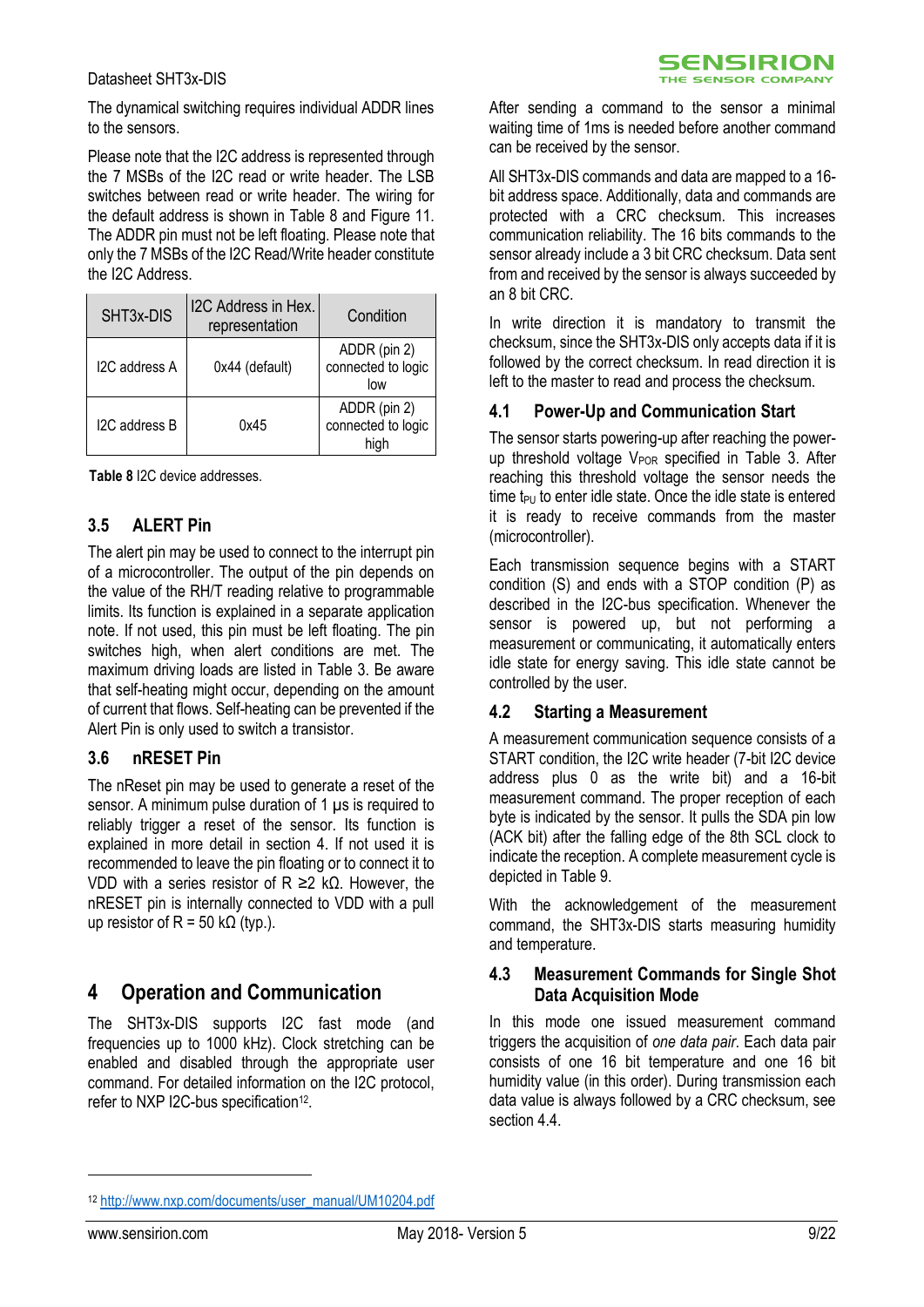In single shot mode different measurement commands can be selected. The 16 bit commands are shown in [Table 9.](#page-9-0) They differ with respect to repeatability (low, medium and high) and clock stretching (enabled or disabled).

The repeatability setting influences the measurement duration and thus the overall energy consumption of the sensor. This is explained in section [2.](#page-5-0)

| Condition     |                            | Hex. code  |            |
|---------------|----------------------------|------------|------------|
| Repeatability | <b>Clock</b><br>stretching | <b>MSB</b> | <b>LSB</b> |
| High          |                            |            | 06         |
| Medium        | enabled                    | 0x2C       | 0D         |
| Low           |                            |            | 10         |
| High          |                            |            | 00         |
| Medium        | disabled                   | 0x24       | 0Β         |
| Low           |                            |            | 16         |

e.g. 0x2C06: high repeatability measurement with clock stretching enabled



<span id="page-9-0"></span>**Table 9** Measurement commands in single shot mode. The first "SCL free" block indicates a minimal waiting time of 1ms. (Clear blocks are controlled by the microcontroller, grey blocks by the sensor).

#### <span id="page-9-1"></span>**4.4 Readout of Measurement Results for Single Shot Mode**

After the sensor has completed the measurement, the master can read the measurement results (pair of RH& T) by sending a START condition followed by an I2C read header. The sensor will acknowledge the reception of the read header and send two bytes of data (temperature) followed by one byte CRC checksum and another two bytes of data (relative humidity) followed by one byte CRC checksum. Each byte must be acknowledged by the microcontroller with an ACK condition for the sensor to continue sending data. If the

sensor does not receive an ACK from the master after any byte of data, it will not continue sending data.

The sensor will send the temperature value first and then the relative humidity value. After having received the checksum for the humidity value a NACK and stop condition should be sent (see [Table 9\)](#page-9-0).

The I2C master can abort the read transfer with a NACK condition after any data byte if it is not interested in subsequent data, e.g. the CRC byte or the second measurement result, in order to save time.

In case the user needs humidity and temperature data but does not want to process CRC data, it is recommended to read the two temperature bytes of data with the CRC byte (without processing the CRC data); after having read the two humidity bytes, the read transfer can be aborted with a with a NACK.

#### **No Clock Stretching**

When a command without clock stretching has been issued, the sensor responds to a read header with a not acknowledge (NACK), if no data is present.

#### **Clock Stretching**

When a command with clock stretching has been issued, the sensor responds to a read header with an ACK and subsequently pulls down the SCL line. The SCL line is pulled down until the measurement is complete. As soon as the measurement is complete, the sensor releases the SCL line and sends the measurement results.

#### <span id="page-9-2"></span>**4.5 Measurement Commands for Periodic Data Acquisition Mode**

In this mode one issued measurement command yields *a stream of data pairs*. Each data pair consists of one 16 bit temperature and one 16 bit humidity value (in this order).

In periodic mode different measurement commands can be selected. The corresponding 16 bit commands are shown in [Table 10.](#page-10-1) They differ with respect to repeatability (low, medium and high) and data acquisition frequency (0.5, 1, 2, 4 & 10 measurements per second, mps). Clock stretching cannot be selected in this mode.

The data acquisition frequency and the repeatability setting influences the measurement duration and the current consumption of the sensor. This is explained in section [2](#page-5-0) of this datasheet.

If a measurement command is issued, while the sensor is busy with a measurement (measurement durations see [Table 4\)](#page-6-1), it is recommended to issue a break command first (see section [4.8\)](#page-10-2). Upon reception of the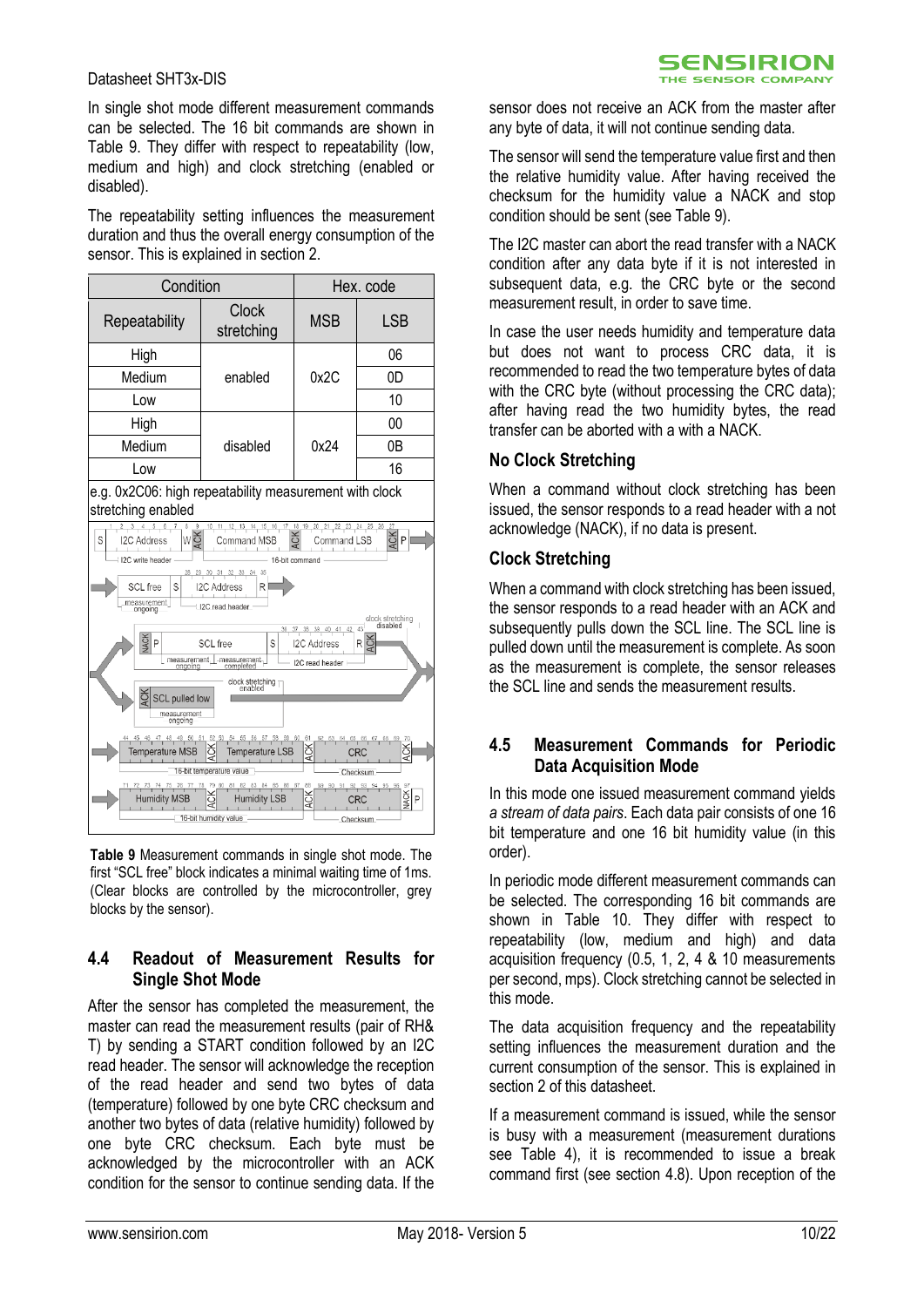break command the sensor abort the ongoing measurement and enter the single shot mode.

| Condition                                                                                                                                                                                                                                              |     | Hex. code  |            |  |
|--------------------------------------------------------------------------------------------------------------------------------------------------------------------------------------------------------------------------------------------------------|-----|------------|------------|--|
| Repeatability                                                                                                                                                                                                                                          | mps | <b>MSB</b> | <b>LSB</b> |  |
| High                                                                                                                                                                                                                                                   |     |            | 32         |  |
| Medium                                                                                                                                                                                                                                                 | 0.5 | 0x20       | 24         |  |
| Low                                                                                                                                                                                                                                                    |     |            | 2F         |  |
| High                                                                                                                                                                                                                                                   |     |            | 30         |  |
| Medium                                                                                                                                                                                                                                                 | 1   | 0x21       | 26         |  |
| Low                                                                                                                                                                                                                                                    |     |            | 2D         |  |
| High                                                                                                                                                                                                                                                   |     |            | 36         |  |
| Medium                                                                                                                                                                                                                                                 | 2   | 0x22       | 20         |  |
| Low                                                                                                                                                                                                                                                    |     |            | 2B         |  |
| High                                                                                                                                                                                                                                                   |     |            | 34         |  |
| Medium                                                                                                                                                                                                                                                 | 4   | 0x23       | 22         |  |
| Low                                                                                                                                                                                                                                                    |     |            | 29         |  |
| High                                                                                                                                                                                                                                                   |     |            | 37         |  |
| Medium                                                                                                                                                                                                                                                 | 10  | 0x27       | 21         |  |
| Low                                                                                                                                                                                                                                                    |     |            | 2A         |  |
| e.g. 0x2130: 1 high repeatability mps - measurement per                                                                                                                                                                                                |     |            |            |  |
| second                                                                                                                                                                                                                                                 |     |            |            |  |
| 8<br>9<br>9<br>5<br>6<br>$\overline{7}$<br>8<br>10<br>18<br>3<br>$\overline{2}$<br>3<br>5<br>6<br>7<br>11<br>12 13<br>16<br>17<br>14<br>15<br>ACK<br>wğ<br>S<br>I2C Address<br><b>Command MSB</b><br>Command LSB<br>I2C write header<br>16-bit command |     |            |            |  |

<span id="page-10-1"></span>**Table 10** Measurement commands for periodic data acquisition mode (Clear blocks are controlled by the microcontroller, grey blocks by the sensor). N.B.: At the highest mps setting self-heating of the sensor might occur.

#### <span id="page-10-5"></span>**4.6 Readout of Measurement Results for Periodic Mode**

Transmission of the measurement data can be initiated through the fetch data command shown in [Table 11.](#page-10-3) If no measurement data is present the I2C read header is responded with a NACK (Bit 9 in [Table 11\)](#page-10-3) and the communication stops. After the read out command fetch data has been issued, the data memory is cleared, i.e. no measurement data is present.



**SENSIRION** THE SENSOR COMPANY

<span id="page-10-3"></span>

#### <span id="page-10-0"></span>**4.7 ART Command**

The ART (accelerated response time) feature can be activated by issuing the command in [Table 12.](#page-10-4) After issuing the ART command the sensor will start acquiring data with a frequency of 4Hz.

The ART command is structurally similar to any other command in [Table 10.](#page-10-1) Hence section [4.5](#page-9-2) applies for starting a measurement, section [4.6](#page-10-5) for reading out data and sectio[n 4.8](#page-10-2) for stopping the periodic data acquisition.

The ART feature can also be evaluated using the Evaluation Kit EK-H5 from Sensirion.



<span id="page-10-4"></span>**Table 12** Command for a periodic data acquisition with the ART feature (Clear blocks are controlled by the microcontroller, grey blocks by the sensor).

#### <span id="page-10-2"></span>**4.8 Break command / Stop Periodic Data Acquisition Mode**

The periodic data acquisition mode can be stopped using the break command shown in [Table 13.](#page-11-0) It is recommended to stop the periodic data acquisition prior to sending another command (except Fetch Data command) using the break command. Upon reception of the break command the sensor will abort the ongoing measurement and enter the single shot mode. This takes 1ms.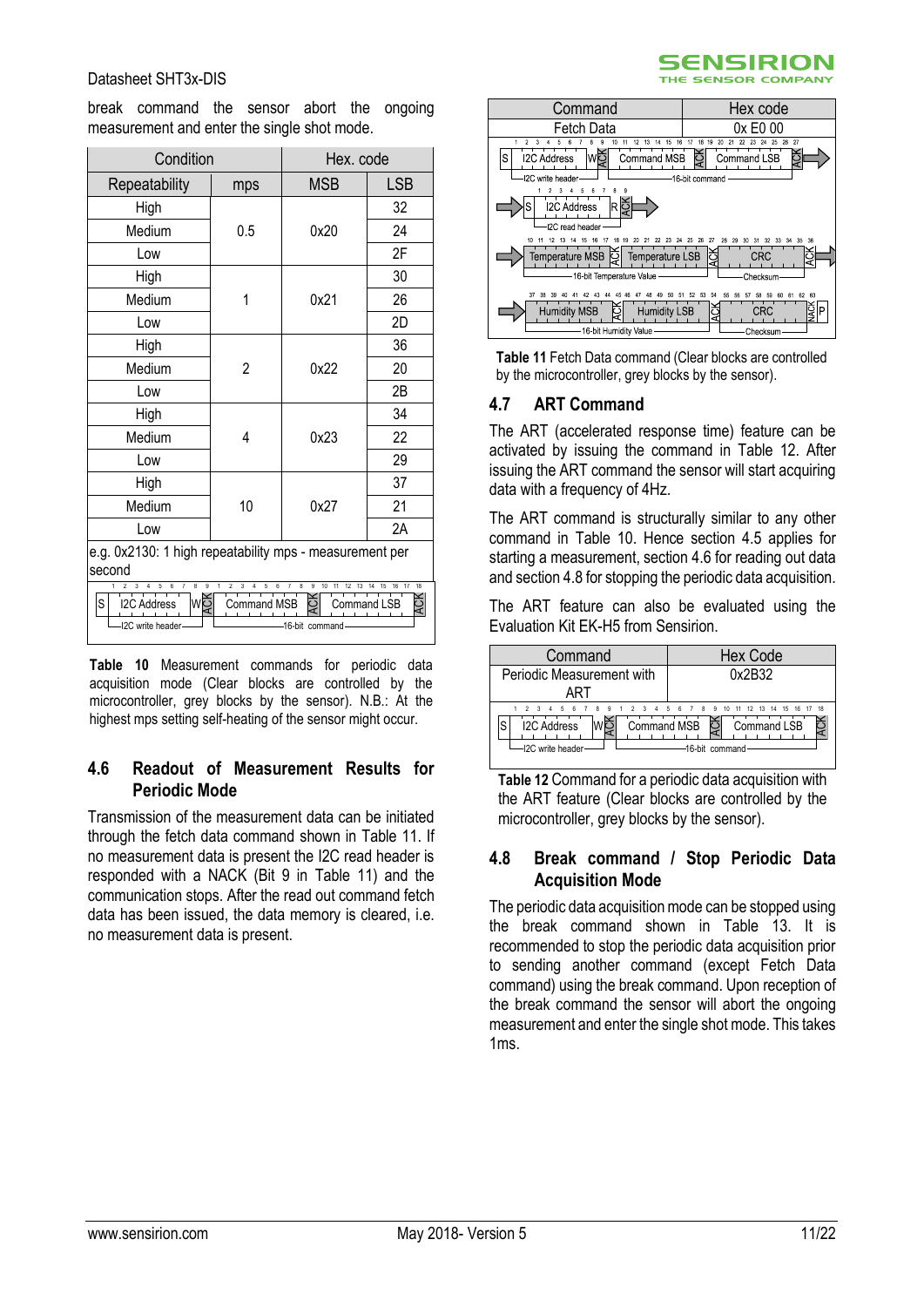| Command                                                                                                                  | <b>Hex Code</b>                 |
|--------------------------------------------------------------------------------------------------------------------------|---------------------------------|
| <b>Break</b>                                                                                                             | 0x3093                          |
| 1 2 3 4 5 6 7 8 9 1 2 3 4 5 6 7 8 9 10 11 12 13 14 15 16 17 18<br>Command MSB<br><b>I2C Address</b><br>-I2C write header | Command LSB<br>-16 bit command- |

<span id="page-11-0"></span>**Table 13** Break command (Clear blocks are controlled by the microcontroller, grey blocks by the sensor).

#### **4.9 Reset**

A system reset of the SHT3x-DIS can be generated externally by issuing a command (soft reset) or by sending a pulse to the dedicated reset pin (nReset pin). Additionally, a system reset is generated internally during power-up. During the reset procedure the sensor will not process commands.

In order to achieve a full reset of the sensor without removing the power supply, it is recommended to use the nRESET pin of the SHT3x-DIS.

#### **Interface Reset**

If communication with the device is lost, the following signal sequence will reset the serial interface: While leaving SDA high, toggle SCL nine or more times. This must be followed by a Transmission Start sequence preceding the next command. This sequence resets the interface only. The status register preserves its content.

#### **Soft Reset / Re-Initialization**

The SHT3x-DIS provides a soft reset mechanism that forces the system into a well-defined state without removing the power supply. When the system is in idle state the soft reset command can be sent to the SHT3x-DIS. This triggers the sensor to reset its system controller and reloads calibration data from the memory. In order to start the soft reset procedure the command as shown in [Table 14](#page-11-1) should be sent.

It is worth noting that the sensor reloads calibration data prior to every measurement by default.

| Command                                                                                                        | <b>Hex Code</b>                               |
|----------------------------------------------------------------------------------------------------------------|-----------------------------------------------|
| Soft Reset                                                                                                     | 0x30A2                                        |
| 1 2 3 4 5 6 7 8 9 1 2 3 4 5 6 7 8 9 10 11 12 13 14 15 16 17 18<br><b>I2C Address</b><br>S<br>-I2C write header | Command MSB S Command LSB<br>-16-bit command- |

<span id="page-11-1"></span>**Table 14** Soft reset command (Clear blocks are controlled by the microcontroller, grey blocks by the sensor).

#### **Reset through General Call**

Additionally, a reset of the sensor can also be generated using the "general call" mode according to I2C-bus specification<sup>[12](#page-8-4)</sup>. This generates a reset which is

functionally identical to using the nReset pin. It is important to understand that a reset generated in this way is not device specific. All devices on the same I2C bus that support the general call mode will perform a reset. Additionally, this command only works when the sensor is able to process I2C commands. The appropriate command consists of two bytes and is shown in **[Table 15](#page-11-2)**.



<span id="page-11-2"></span>**Table 15** Reset through the general call address (Clear blocks are controlled by the microcontroller, grey blocks by the sensor).

#### **Reset through the nReset Pin**

Pulling the nReset pin low (see [Table 7\)](#page-7-1) generates a reset similar to a hard reset. The nReset pin is internally connected to VDD through a pull-up resistor and hence active low. The nReset pin has to be pulled low for a minimum of 1  $\mu$ s to generate a reset of the sensor.

#### **Hard Reset**

A hard reset is achieved by switching the supply voltage to the VDD Pin off and then on again. In order to prevent powering the sensor over the ESD diodes, the voltage to pins 1 (SDA), 4 (SCL) and 2 (ADDR) also needs to be removed.

#### **4.10 Heater**

The SHT3x is equipped with an internal heater, which is meant for plausibility checking only. The temperature increase achieved by the heater depends on various parameters and lies in the range of a few degrees centigrade. It can be switched on and off by command, see table below. The status is listed in the status register. After a reset the heater is disabled (default condition).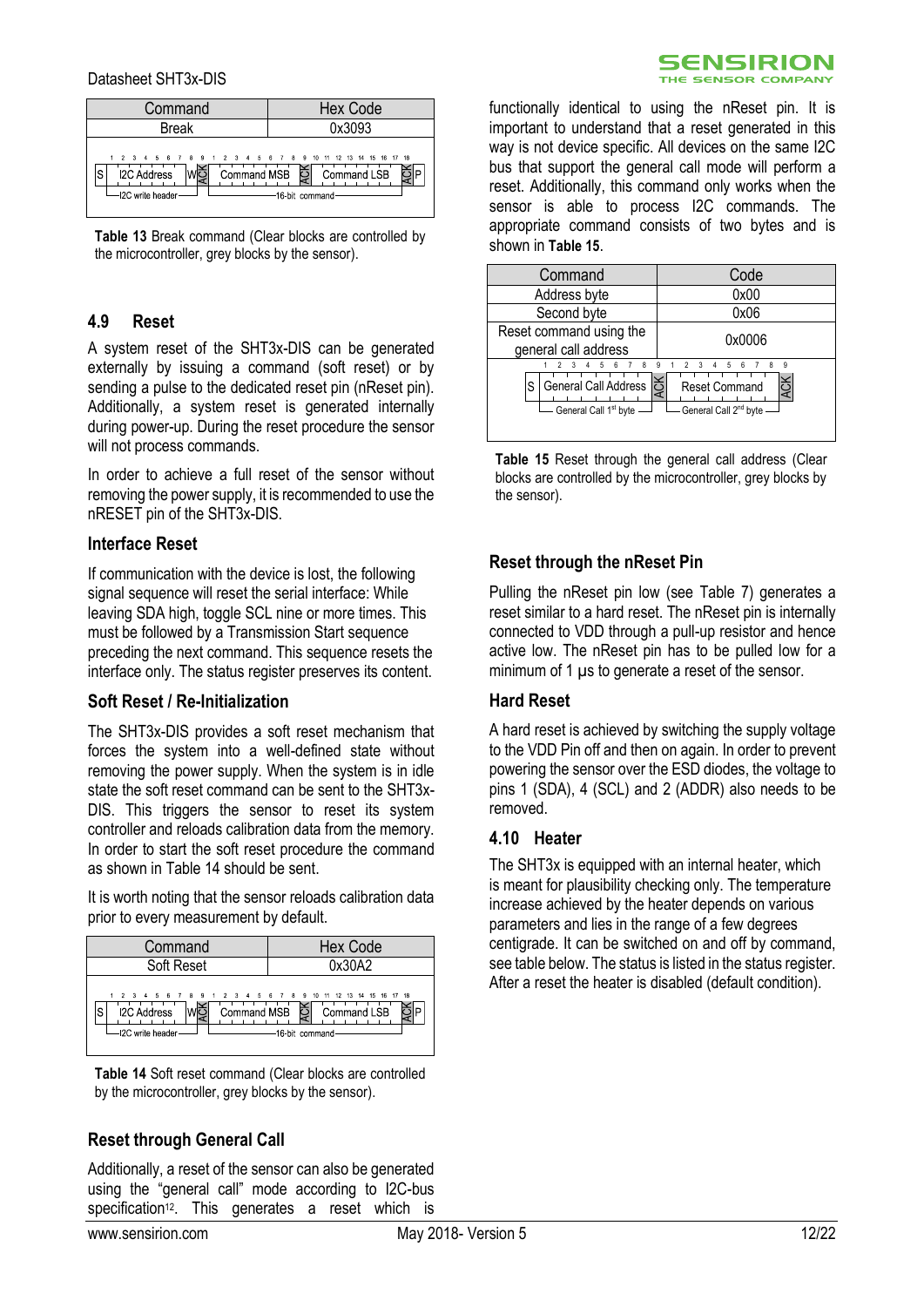| Command                                                                                                        | <b>Hex Code</b>                      |             |  |
|----------------------------------------------------------------------------------------------------------------|--------------------------------------|-------------|--|
|                                                                                                                | <b>MSB</b>                           | LSB         |  |
| <b>Heater Enable</b>                                                                                           | 0x30                                 | 6D          |  |
| <b>Heater Disabled</b>                                                                                         |                                      | 66          |  |
| 1 2 3 4 5 6 7 8 9 1 2 3 4 5 6 7 8 9 10 11 12 13 14 15 16 17 18<br><b>I2C Address</b><br>S<br>-I2C write header | Command MSB<br>đ١<br>-16-bit command | Command LSB |  |

**Table 16** Heater command (Clear blocks are controlled by the microcontroller, grey blocks by the sensor).

#### **4.11 Status Register**

The status register contains information on the operational status of the heater, the alert mode and on the execution status of the last command and the last write sequence. The command to read out the status register is shown in [Table 17](#page-12-0) whereas a description of the content can be found in [Table 18.](#page-12-1)



<span id="page-12-0"></span>**Table 17** Command to read out the status register (Clear blocks are controlled by the microcontroller, grey blocks by the sensor).



| Bit      | Field description                           | Default               |
|----------|---------------------------------------------|-----------------------|
|          |                                             | value                 |
| 15       | Alert pending status                        | 4'                    |
|          | '0': no pending alerts                      |                       |
|          | '1': at least one pending alert             |                       |
| 14       | Reserved                                    | $^{\prime}0^{\prime}$ |
| 13       | Heater status                               | 'n'                   |
|          | '0': Heater OFF                             |                       |
|          | '1': Heater ON                              |                       |
| 12       | Reserved                                    | Ό,                    |
| 11       | RH tracking alert                           | ٬Λ                    |
|          | $0$ ': no alert                             |                       |
|          | '1' . alert                                 |                       |
| 10       | T tracking alert                            | $^{\prime}0^{\prime}$ |
|          | '0' : no alert                              |                       |
|          | '1', alert                                  |                       |
| 9:5      | Reserved                                    | 'xxxxx'               |
| 4        | System reset detected                       | '1'                   |
|          | '0': no reset detected since last 'clear    |                       |
|          | status register' command                    |                       |
|          | '1': reset detected (hard reset, soft reset |                       |
|          | command or supply fail)                     |                       |
| 3:2      | Reserved                                    | 00'                   |
|          | <b>Command status</b>                       | 'n'                   |
|          | '0': last command executed successfully     |                       |
|          | '1': last command not processed. It was     |                       |
|          | either invalid, failed the integrated       |                       |
|          | command checksum                            |                       |
| $\Omega$ | Write data checksum status                  | 'በ'                   |
|          | '0': checksum of last write transfer was    |                       |
|          | correct                                     |                       |
|          | '1': checksum of last write transfer failed |                       |

<span id="page-12-1"></span>**Table 18** Description of the status register.

#### **Clear Status Register**

All flags (Bit 15, 11, 10, 4) in the status register can be cleared (set to zero) by sending the command shown in [Table 19.](#page-12-2)

| Command                                                                                                    | <b>Hex Code</b>                               |
|------------------------------------------------------------------------------------------------------------|-----------------------------------------------|
| Clear status register                                                                                      | 0x3041                                        |
| 1 2 3 4 5 6 7 8 9 1 2 3 4 5 6 7 8 9 10 11 12 13 14 15 16 17 18<br><b>I2C Address</b><br>-12C write header- | Command MSB S Command LSB<br>-16-bit command- |

<span id="page-12-2"></span>Table 19 Command to clear the status register (Clear blocks are controlled by the microcontroller, grey blocks by the sensor).

#### **4.12 Checksum Calculation**

The 8-bit CRC checksum transmitted after each data word is generated by a CRC algorithm. Its properties are displayed in [Table 20.](#page-13-1) The CRC covers the contents of the two previously transmitted data bytes. To calculate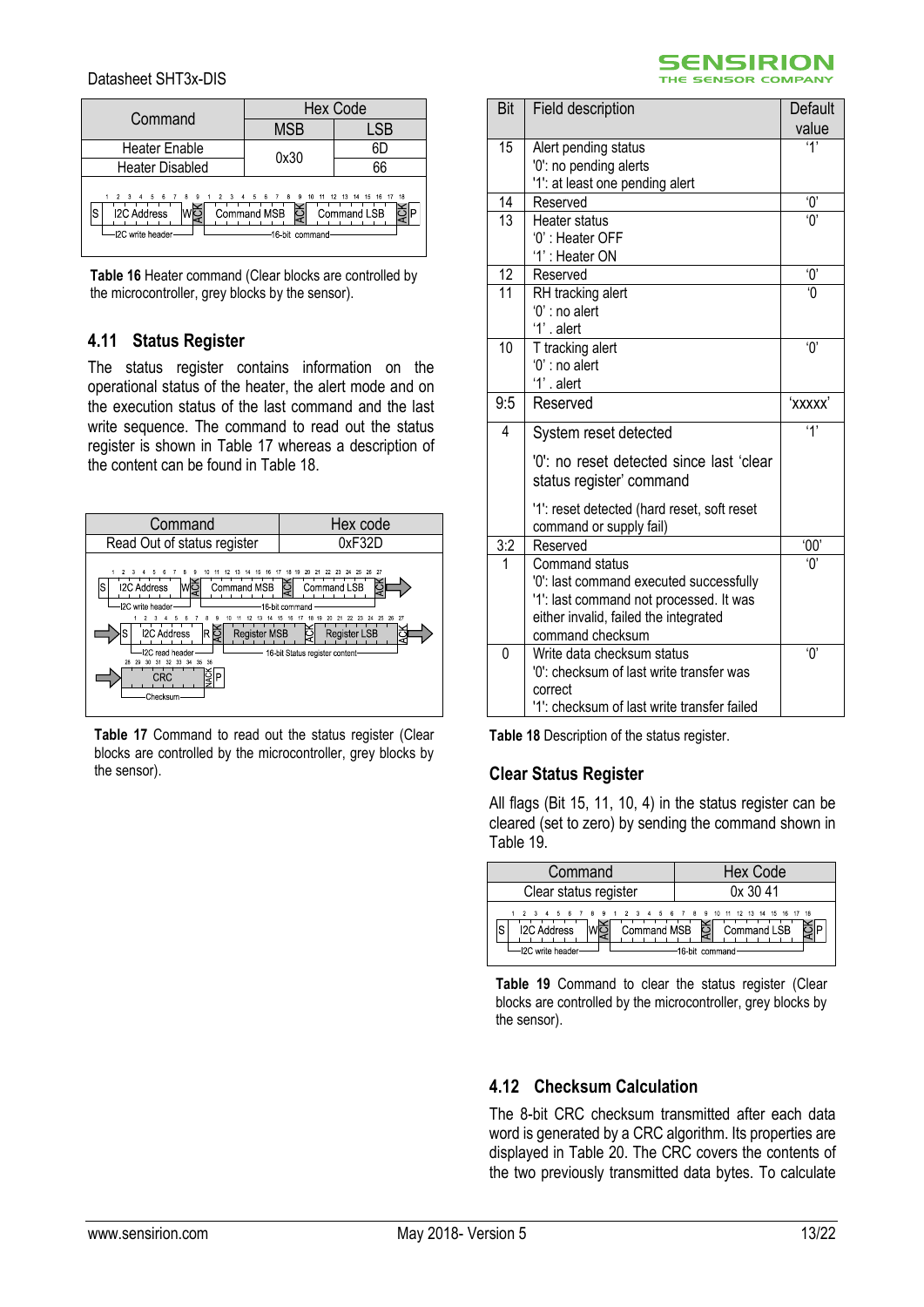

the checksum only these two previously transmitted data bytes are used.

| Property       | Value                     |
|----------------|---------------------------|
| Name           | CRC-8                     |
| Width          | 8 bit                     |
| Protected data | read and/or write data    |
| Polynomial     | $0x31 (x8 + x5 + x4 + 1)$ |
| Initialization | 0xFF                      |
| Reflect input  | False                     |
| Reflect output | False                     |
| Final XOR      | 0x00                      |
| Examples       | $CRC$ (0xBEEF) = 0x92     |

<span id="page-13-1"></span>**Table 20** I2C CRC properties.

### **4.13 Conversion of Signal Output**

Measurement data is always transferred as 16-bit values (unsigned integer). These values are already linearized

#### **4.14 Communication Timing**

and compensated for temperature and supply voltage effects. Converting those raw values into a physical scale can be achieved using the following formulas.

Relative humidity conversion formula (result in %RH):

$$
RH = 100 \cdot \frac{S_{RH}}{2^{16}-1}
$$

Temperature conversion formula (result in °C & °F):

$$
T\left[{}^{0}C\right] = -45 + 175 \cdot \frac{S_{T}}{2^{16} - 1}
$$

$$
T\left[{}^{0}F\right] = -49 + 315 \cdot \frac{S_{T}}{2^{16} - 1}
$$

 $S_{RH}$  and  $S_T$  denote the raw sensor output for humidity and temperature, respectively. The formulas work only correctly when  $S_{RH}$  and  $S_T$  are used in decimal representation.

| Parameter                                            | Symbol              | Conditions                                               | Min.                | Typ.                     | Max.                | Units  | Comments          |
|------------------------------------------------------|---------------------|----------------------------------------------------------|---------------------|--------------------------|---------------------|--------|-------------------|
| SCL clock frequency                                  | $f_{\rm SCL}$       |                                                          | $\Omega$            | $\blacksquare$           | 1000                | kHz    |                   |
| Hold time (repeated) START<br>condition              | t <sub>HD;STA</sub> | After this period, the first<br>clock pulse is generated | 0.24                |                          |                     | μs     |                   |
| LOW period of the SCL<br>clock                       | tLow                |                                                          | 0.53                |                          |                     | μs     |                   |
| HIGH period of the SCL<br>clock                      | t <sub>HIGH</sub>   |                                                          | 0.26                | $\overline{\phantom{0}}$ |                     | μs     |                   |
|                                                      |                     |                                                          | $\mathbf 0$         | $\blacksquare$           | 250                 | ns     | Transmitting data |
| SDA hold time                                        | t <sub>HD:DAT</sub> |                                                          | $\Omega$            | $\blacksquare$           |                     | ns     | Receiving data    |
| SDA set-up time                                      | tsu; dat            |                                                          | 100                 | $\overline{\phantom{0}}$ |                     | ns     |                   |
| SCL/SDA rise time                                    | t <sub>R</sub>      |                                                          | $\blacksquare$      | ٠                        | 300                 | ns     |                   |
| SCL/SDA fall time                                    | tF                  |                                                          | $\blacksquare$      | $\overline{\phantom{0}}$ | 300                 | ns     |                   |
| SDA valid time                                       | t <sub>VD;DAT</sub> |                                                          | $\blacksquare$      | $\blacksquare$           | 0.9                 | μs     |                   |
| Set-up time for a repeated<br><b>START</b> condition | tsu;sta             |                                                          | 0.26                | ٠                        |                     | μs     |                   |
| Set-up time for STOP<br>condition                    | tsu:sto             |                                                          | 0.26                | ٠                        |                     | μs     |                   |
| Capacitive load on bus line                          | CB                  |                                                          |                     | $\blacksquare$           | 400                 | pF     |                   |
| Low level input voltage                              | $V_{IL}$            |                                                          | 0                   | $\blacksquare$           | 0.3xV <sub>DD</sub> | $\vee$ |                   |
| High level input voltage                             | VH                  |                                                          | 0.7xV <sub>DD</sub> | $\blacksquare$           | 1xV <sub>DD</sub>   | $\vee$ |                   |
| Low level output voltage                             | VOL                 | 3 mA sink current                                        |                     | $\blacksquare$           | 0.4                 | $\vee$ |                   |

<span id="page-13-0"></span>**Table 21** Timing specifications for I2C communication, valid for T=-40°C … 125°C and VDD = VDDmin … VDDmax. The nomenclature above is according to the I2C (UM10204, Rev. 6, April 4, 2014).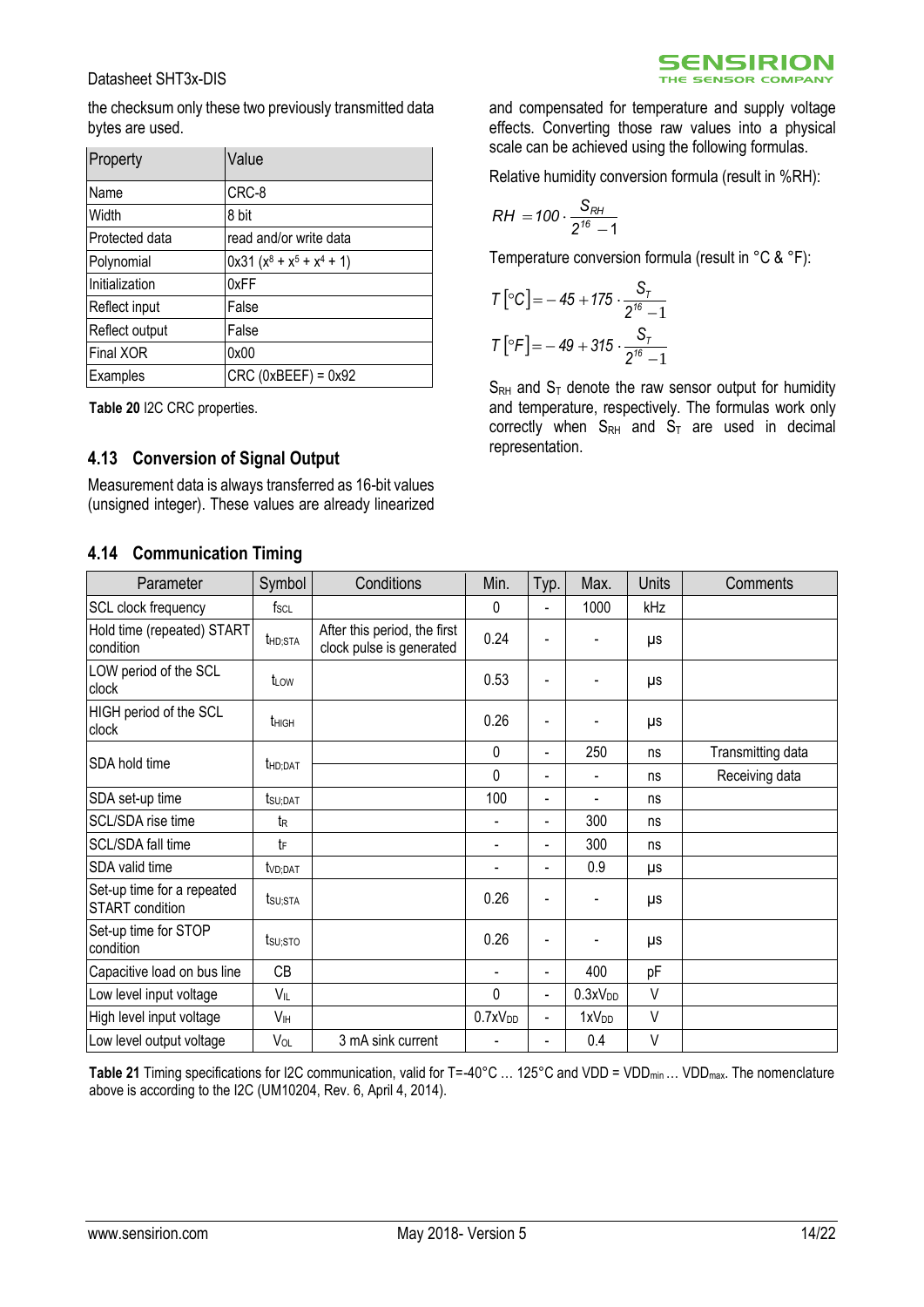



**Figure 12** Timing diagram for digital input/output pads. SDA directions are seen from the sensor. Bold SDA lines are controlled by the sensor, plain SDA lines are controlled by the micro-controller. Note that SDA valid read time is triggered by falling edge of preceding toggle.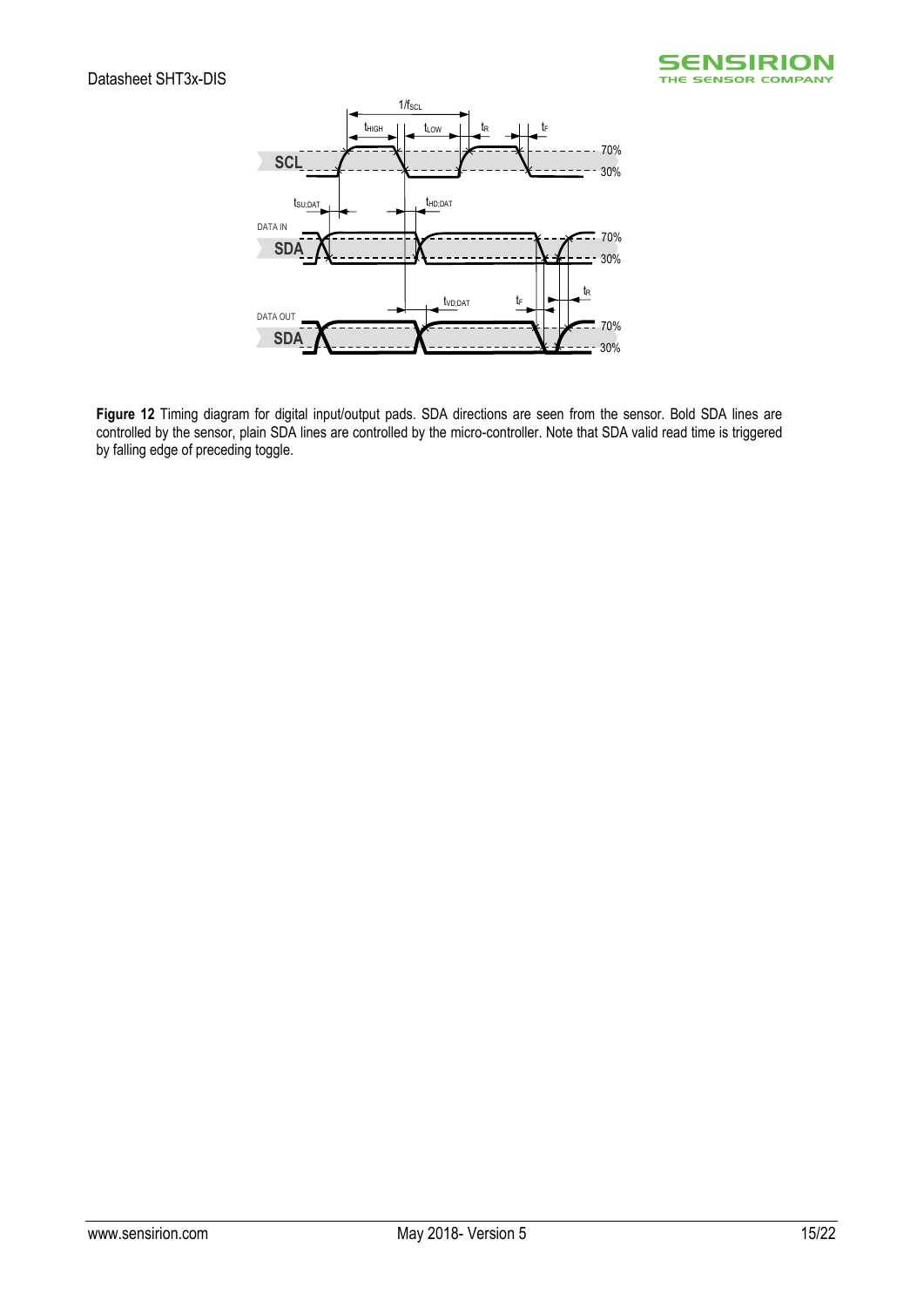<span id="page-15-0"></span>SHT3x-DIS sensors are provided in an open-cavity DFN package. DFN stands for dual flat no leads. The humidity sensor opening is centered on the top side of the package.

The sensor chip is made of silicon and is mounted to a lead frame. The latter is made of Cu plated with Ni/Pd/Au. Chip and lead frame are overmolded by an epoxy-based mold compound leaving the central die pad and I/O pins exposed for mechanical and electrical connection. Please note that the side walls of the sensor are diced and therefore these diced lead frame surfaces are not covered with the respective plating.

The package (except for the humidity sensor opening) follows JEDEC publication 95, design registration 4.20, small scale plastic quad and dual inline, square and rectangular, No-LEAD packages (with optional thermal enhancements) small scale (QFN/SON), Issue D.01, September 2009.

SHT3x-DIS has a Moisture Sensitivity Level (MSL) of 1, according to IPC/JEDEC J-STD-020. At the same time, it is recommended to further process the sensors within 1 year after date of delivery.

### **5.1 Traceability**

All SHT3x-DIS sensors are laser marked for easy identification and traceability. The marking on the sensor top side consists of a pin-1 indicator and two lines of text. The top line consists of the pin-1 indicator which is located in the top left corner and the product name. The small letter x stands for the accuracy class.

**SENSIRION** THE SENSOR COMPANT

The bottom line consists of 6 letters. The first two digits XY (=DI) describe the output mode. The third letter (A) represents the manufacturing year  $(4 = 2014, 5 = 2015)$ , etc). The last three digits (BCD) represent an alphanumeric tracking code. That code can be decoded by Sensirion only and allows for tracking on batch level through production, calibration and testing – and will be provided upon justified request.

If viewed from below pin 1 is indicated by triangular shaped cut in the otherwise rectangular die pad. The dimensions of the triangular cut are shown in [Figure 14](#page-16-0) through the labels T1 & T2.



**Figure 13** Top view of the SHT3x-DIS illustrating the laser marking.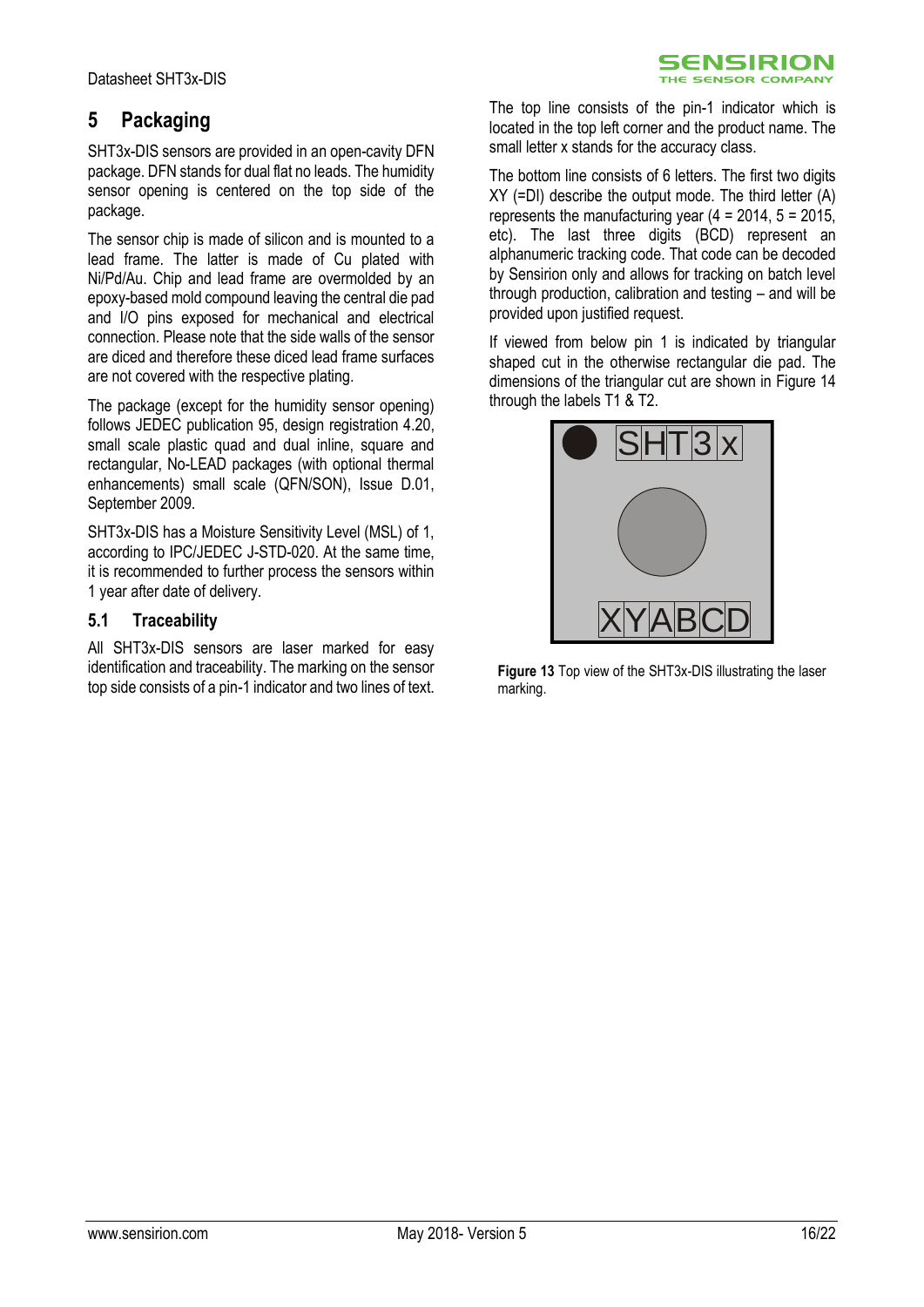#### **5.2 Package Outline**





<span id="page-16-0"></span>**Figure 14** Dimensional drawing of SHT3x-DIS sensor package

| Parameter          | Symbol         | Min                      | Nom.    | Max                          | <b>Units</b> | <b>Comments</b>                                                                                                                       |
|--------------------|----------------|--------------------------|---------|------------------------------|--------------|---------------------------------------------------------------------------------------------------------------------------------------|
| Package height     | A              | 0.8                      | 0.9     | 1                            | mm           |                                                                                                                                       |
| Leadframe height   | A <sub>3</sub> |                          | 0.2     | $\qquad \qquad \blacksquare$ | mm           |                                                                                                                                       |
| Pad width          | b              | 0.2                      | 0.25    | 0.3                          | mm           |                                                                                                                                       |
| Package width      | D              | 2.4                      | 2.5     | 2.6                          | mm           |                                                                                                                                       |
| Center pad length  | D <sub>2</sub> |                          | 1.1     | 1.2                          | mm           |                                                                                                                                       |
| Package length     | Ε              | 2.4                      | 2.5     | 2.6                          | mm           |                                                                                                                                       |
| Center pad width   | E <sub>2</sub> | 1.7                      | 1.8     | 1.9                          | mm           |                                                                                                                                       |
| Pad pitch          | е              |                          | 0.5     |                              | mm           |                                                                                                                                       |
| Pad length         |                | 0.25                     | 0.35    | 0.45                         | mm           |                                                                                                                                       |
| Max cavity         | S              |                          |         | 1.5                          | mm           | Only as guidance. This value includes all tolerances,<br>including displacement tolerances. Typically the opening<br>will be smaller. |
| Center pad marking | T1xT2          | $\overline{\phantom{a}}$ | 0.3x45° | $\qquad \qquad \blacksquare$ | mm           | indicates the position of pin 1                                                                                                       |

<span id="page-16-1"></span>**Table 22** Package outline.

### **5.3 Land Pattern**

[Figure 15](#page-17-1) shows the land pattern. The land pattern is understood to be the open metal areas on the PCB, onto which the DFN pads are soldered.

The solder mask is understood to be the insulating layer on top of the PCB covering the copper traces. It is recommended to design the solder pads as a Non-Solder Mask Defined (NSMD) type. For NSMD pads, the solder mask opening should provide a 60 μm to 75 μm design clearance between any copper pad and solder mask. As the pad pitch is only 0.5 mm we recommend to have one solder mask opening for all 4 I/O pads on one side.

For solder paste printing it is recommended to use a laser-cut, stainless steel stencil with electro-polished trapezoidal walls and with 0.1 or 0.125 mm stencil thickness. The length of the stencil apertures for the I/O pads should be the same as the PCB pads. However, the position of the stencil apertures should have an offset of 0.1 mm away from the center of the package. The die pad aperture should cover about  $70 - 90$  % of the die pad area –thus it should have a size of about 0.9 mm x 1.6 mm.

For information on the soldering process and further recommendation on the assembly process please consult the Application Note HT\_AN\_SHTxx\_Assembly\_of\_SMD\_Packages , which can be found on the Sensirion webpage.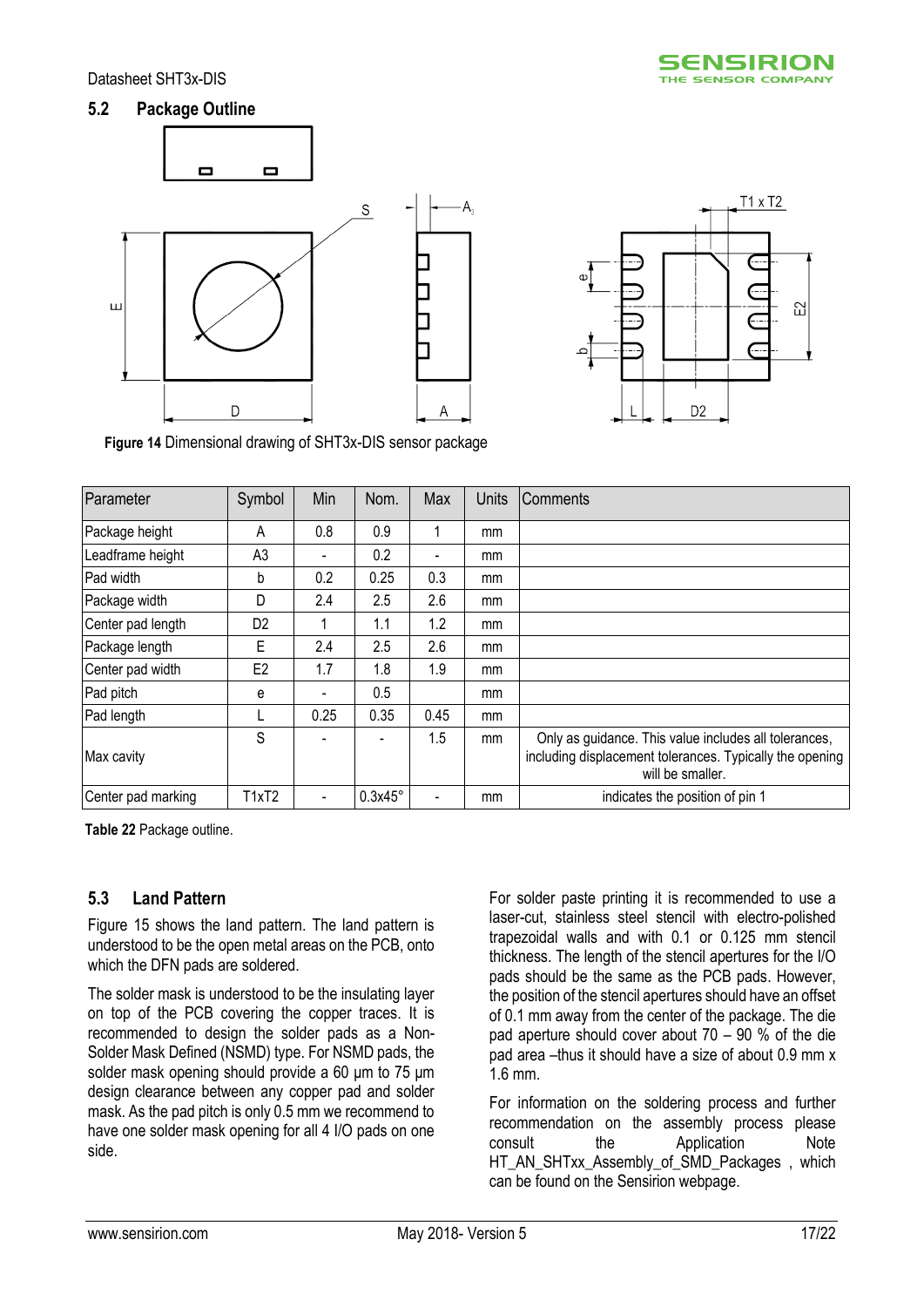

Recommended Land Pattern **Recommended Stencil Aperture** 



<span id="page-17-1"></span>**Figure 15** Recommended metal land pattern (left) and stencil apertures (right) for SHT3x-DIS. The dashed lines represent the outer dimension of the DFN package. The PCB pads (left) and stencil apertures (right) are indicated through the shaded areas.



### <span id="page-17-0"></span>**6 Shipping Package**

**Figure 16** Technical drawing of the packaging tape with sensor orientation in tape. Header tape is to the right and trailer tape to the left on this drawing. Dimensions are given in millimeters.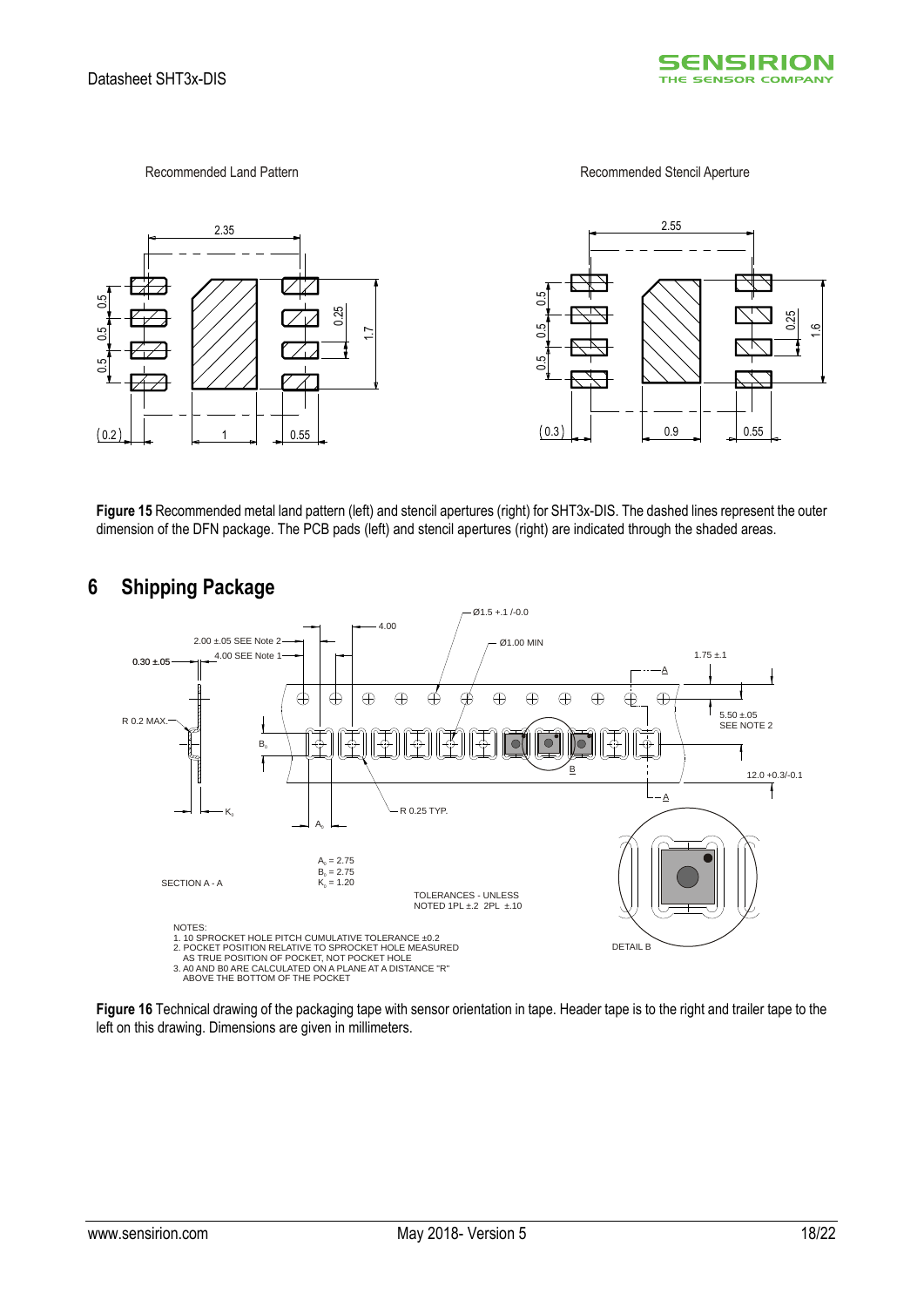## <span id="page-18-0"></span>**7 Quality**

Qualification of the SHT3x-DIS is performed based on the AEC Q 100 qualification test method.

#### **7.1 Material Contents**

The device is fully RoHS and WEEE compliant, e.g. free of Pb, Cd, and Hg.

### <span id="page-18-1"></span>**8 Ordering Information**

The SHT3x-DIS can be ordered in tape and reel packaging with different sizes, see [Table 23.](#page-18-3) The reels are sealed into antistatic ESD bags. The document "SHT3x shipping package" that shows the details about the shipping package is available upon request.

| Name             | Quantity | <b>Order Number</b> |
|------------------|----------|---------------------|
| SHT30-DIS-B2.5kS | 2500     | 1-101400-01         |
| SHT30-DIS-B10kS  | 10000    | 1-101173-01         |
| SHT31-DIS-B2.5kS | 2500     | 1-101386-01         |
| SHT31-DIS-B10kS  | 10000    | 1-101147-01         |
| SHT35-DIS-B2.5kS | 2500     | 1-101388-01         |
| SHT35-DIS-B10kS  | 10000    | 1-101479-01         |

<span id="page-18-3"></span>**Table 23** SHT3x-DIS ordering options.

## <span id="page-18-2"></span>**9 Further Information**

For more in-depth information on the SHT3x-DIS and its application please consult the documents in **[Table 24](#page-18-4)**. Parameter values specified in the datasheet overrule possibly conflicting statements given in references cited in this datasheet.

| Document Name                                                      | Description                                                                       | Source                                                                                                              |
|--------------------------------------------------------------------|-----------------------------------------------------------------------------------|---------------------------------------------------------------------------------------------------------------------|
| SHT3x Shipping Package                                             | Information on Tape, Reel and shipping bags<br>(technical drawing and dimensions) | Available upon request                                                                                              |
| SHTxx_STSxx Assembly of<br><b>SMD Packages</b>                     | Assembly Guide (Soldering Instructions)                                           | Available for download at the Sensirion<br>humidity sensors download center:<br>www.sensirion.com/humidity-download |
| SHTxx_STSxx Design Guide                                           | Design guidelines for designing SHTxx<br>humidity sensors into applications       | Available for download at the Sensirion<br>humidity sensors download center:<br>www.sensirion.com/humidity-download |
| <b>SHTxx Handling Instructions</b>                                 | Guidelines for proper handling of SHTxx<br>humidity sensors                       | Available for download at the Sensirion<br>humidity sensors download center:<br>www.sensirion.com/humidity-download |
| <b>Sensirion Humidity Sensor</b><br><b>Specification Statement</b> | Definition of sensor specifications.                                              | Available for download at the Sensirion<br>humidity sensors download center:<br>www.sensirion.com/humidity-download |

<span id="page-18-4"></span>**Table 24** Documents containing further information relevant for theSHT3x-DIS.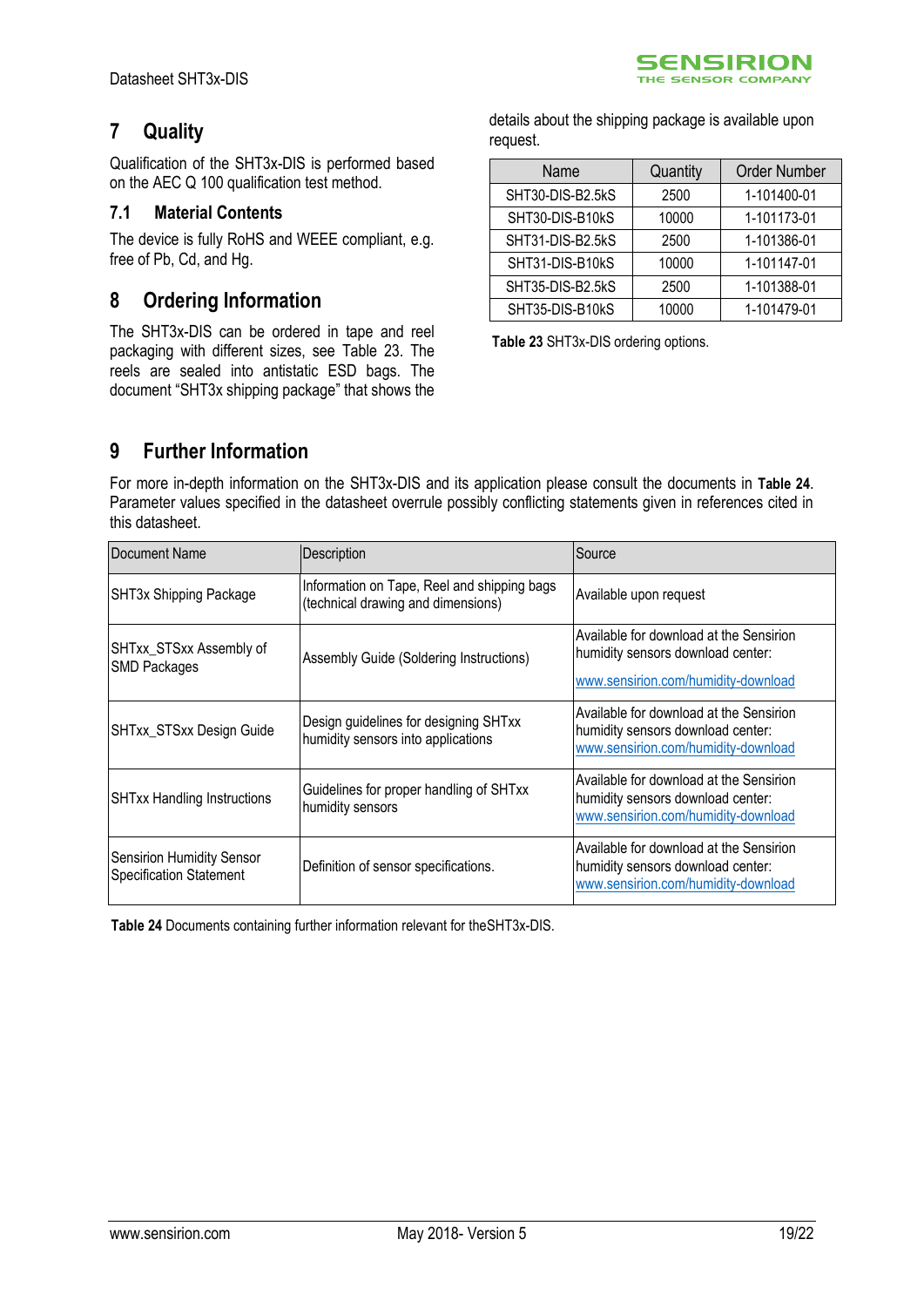

# **Revision History**

| Date             | Version        | Page(s) | Changes                                                                                                                                                                  |
|------------------|----------------|---------|--------------------------------------------------------------------------------------------------------------------------------------------------------------------------|
| October 2015     | 1              |         |                                                                                                                                                                          |
| <b>June 2016</b> | $\overline{2}$ | $2 - 4$ | Specifications for SHT35 added                                                                                                                                           |
|                  |                | 6       | ESD specifications updated                                                                                                                                               |
|                  |                | 7       | Table 7 "Comments" section updated                                                                                                                                       |
|                  |                |         | Figure 11 updated according to Table 7                                                                                                                                   |
|                  |                | 11      | Updated information about data memory to: "After the read out command<br>'fetch data" has been issued, the data memory is reset, i.e. no measurement<br>data is present. |
|                  |                | 17      | Ordering information in Table 23 updated                                                                                                                                 |
| August 2016      | 3              | 6       | <b>Updated Table 3</b>                                                                                                                                                   |
|                  |                |         | <b>Updated Table 4</b>                                                                                                                                                   |
|                  |                | 7       | Updated information on ESD testing norm                                                                                                                                  |
|                  |                | 8       | <b>Updated Table 7</b>                                                                                                                                                   |
|                  |                | 8       | Figure 11 and Table 7 updated                                                                                                                                            |
|                  |                | 4       | Figure 7 updated                                                                                                                                                         |
| March 2017       | 4              | $2 - 5$ | Updated RH&T accuracy specifications, see Table 1, Table 2, Figure 2,<br>Figure 5, Figure 8, Figure 9 and Figure 10                                                      |
|                  |                | 9       | Table 8 updated                                                                                                                                                          |
|                  |                | 6       | Table 3 updated                                                                                                                                                          |
|                  |                | 8       | Figure 11 updated                                                                                                                                                        |
|                  |                | 15      | Table 21 updated                                                                                                                                                         |
|                  |                | 17      | Table 22 updated                                                                                                                                                         |
|                  |                | 18      | Figure 15 land pattern drawing simplified (no parameter changed)                                                                                                         |
|                  |                | 19      | Inlcuded: "Parameter values specified in the datasheet overrule possibly<br>conflicting statements given in references cited in this datasheet."                         |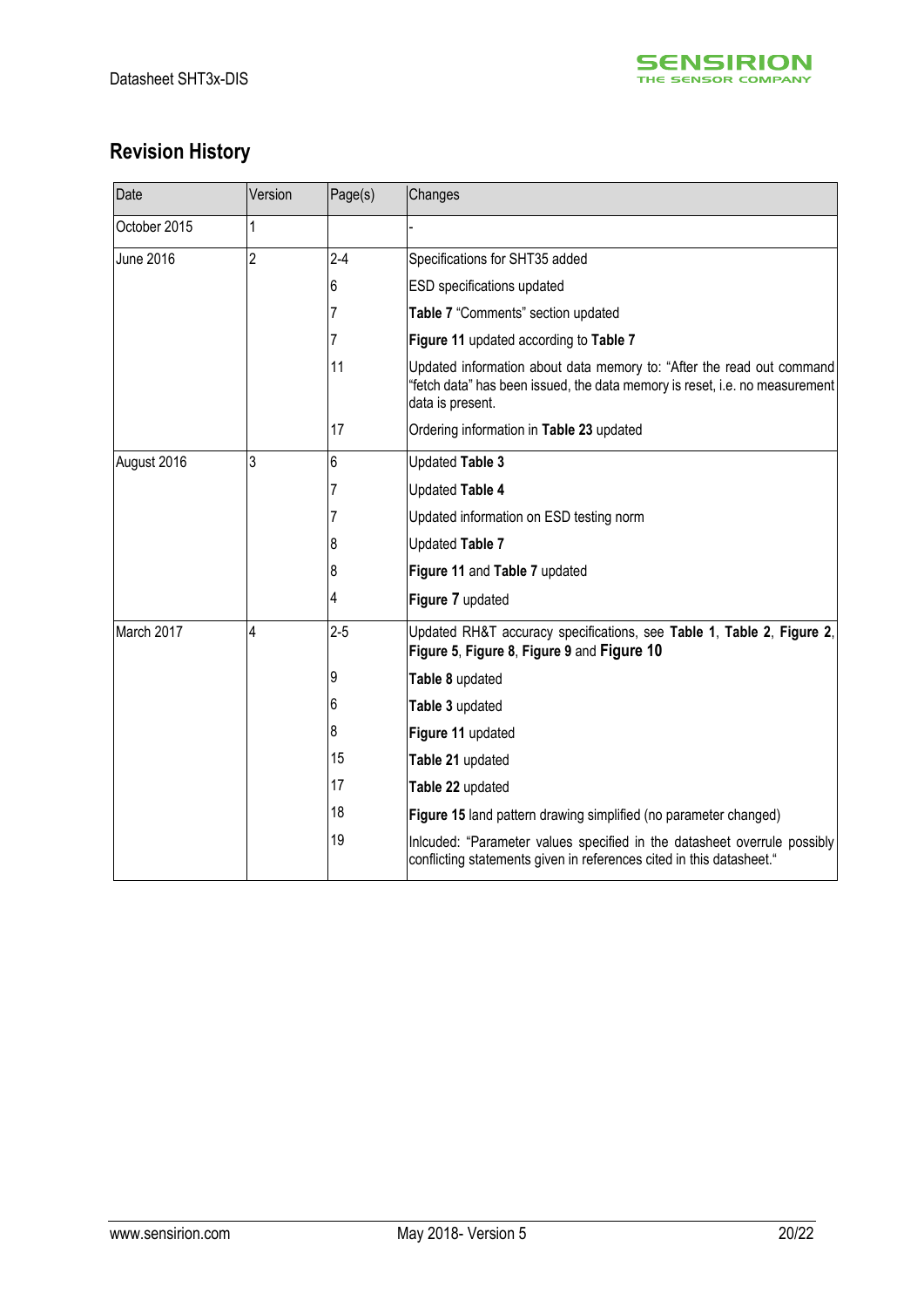

| 22 May 2018 | 5 | multiple | $VDD_{min}=2.15V$                                                                                                                                                   |
|-------------|---|----------|---------------------------------------------------------------------------------------------------------------------------------------------------------------------|
|             |   | multiple | Typo & formatting correction                                                                                                                                        |
|             |   | 2        | Updated RH repeatability values in Table 1                                                                                                                          |
|             |   |          | Updated T repeatability and resolution in Table 2                                                                                                                   |
|             |   | 6        | Table 3                                                                                                                                                             |
|             |   |          | Updated VDD <sub>min</sub> and POR levels                                                                                                                           |
|             |   |          | Updated supply current values                                                                                                                                       |
|             |   |          | Updated specification range                                                                                                                                         |
|             |   |          | Updated soft reset time in Table 4                                                                                                                                  |
|             |   |          | Introduced Table 5                                                                                                                                                  |
|             |   |          | Introduced "Ratings are only tested each at a time." in section 2.3                                                                                                 |
|             |   | 9        | Introduced "After sending a command to the sensor a minimal waiting time<br>of 1ms is needed before another command can be received by the sensor."<br>In section 4 |
|             |   | 9        | Removed: "The stop condition is optional." in section 4.1                                                                                                           |
|             |   | 10       | Updated label of Table 9 with "The first "SCL free" block indicates a minimal<br>waiting time of 1ms."                                                              |
|             |   | 10       | Updated section 4.5 to "Upon reception of the break command the sensor<br>abort the ongoing measurement and enter the single shot mode."                            |
|             |   | 11       | Updated section 4.8 to "Upon reception of the break command the sensor<br>will abort the ongoing measurement and enter the single shot mode. This<br>takes 1ms."    |
|             |   | 14       | Updated Table 21                                                                                                                                                    |